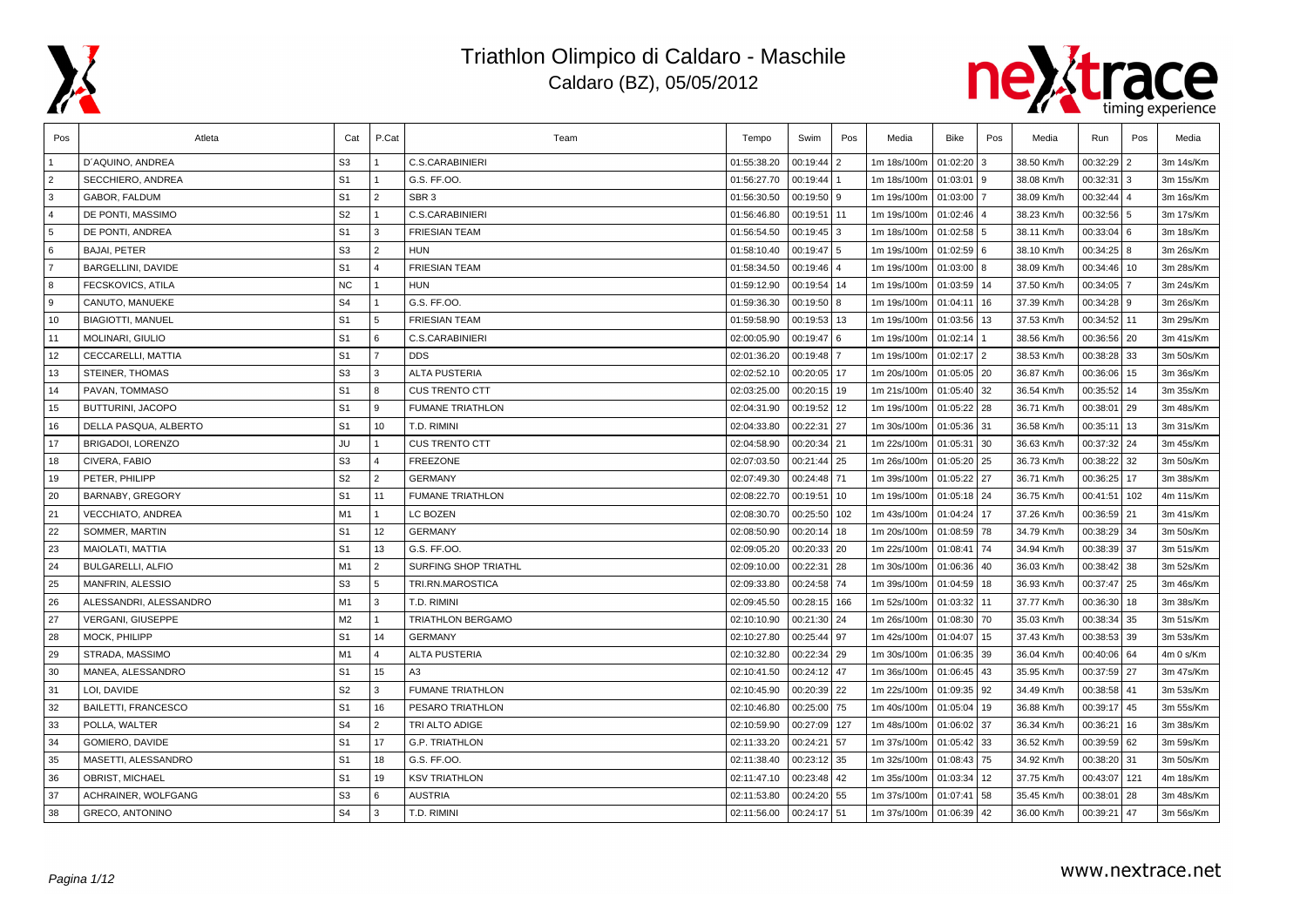



| 39 | FUNKE, THORSTEN            | M1             | 5              | GERMANY                     | 02:12:11.60 | 00:24:43 70     | 1m 38s/100m 01:05:22 26 |               | 36.71 Km/h | 00:40:38 | 75   | 4m 3 s/Km |
|----|----------------------------|----------------|----------------|-----------------------------|-------------|-----------------|-------------------------|---------------|------------|----------|------|-----------|
| 40 | VANZETTA, ROBERTO          | M1             | 6              | TRI ALTO ADIGE              | 02:12:42.60 | 00:23:04 33     | 1m 32s/100m             | 01:07:12 50   | 35.71 Km/h | 00:40:54 | 83   | 4m 5 s/Km |
| 41 | SIMEONI, FRANCESCO         | M2             | $\overline{2}$ | <b>TEAM TRIATHLON PINAR</b> | 02:12:46.50 | 00:24:18<br>52  | 1m 37s/100m             | 01:07:38 56   | 35.48 Km/h | 00:39:14 | 44   | 3m 55s/Km |
| 42 | MILESI, BRUNO              | M2             | 3              | <b>ALTA PUSTERIA</b>        | 02:12:49.10 | 00:24:32 65     | 1m 38s/100m             | 01:05:09 21   | 36.83 Km/h | 00:41:18 | 89   | 4m 7 s/Km |
| 43 | PERLINI, MATTEO            | S <sub>3</sub> | $\overline{7}$ | <b>OLIMPIA TRIATHLON</b>    | 02:12:55.80 | 00:24:25 61     | 1m 37s/100m             | 01:07:34 55   | 35.52 Km/h | 00:39:28 | 49   | 3m 56s/Km |
| 44 | MIGLIOLI, MARCO            | M1             | $\overline{7}$ | PIACENZA TRI VIVO           | 02:13:02.10 | 00:25:07<br>81  | 1m 40s/100m             | 01:06:52 45   | 35.89 Km/h | 00:39:34 | 51   | 3m 57s/Km |
| 45 | LEITER, ANDREAS            | S <sub>3</sub> | 8              | <b>AUSTRIA</b>              | 02:13:07.60 | 00:25:03<br>77  | 1m 40s/100m             | 01:07:20 52   | 35.64 Km/h | 00:39:21 | 46   | 3m 56s/Km |
| 46 | SECCHI, ARTURO             | S <sub>3</sub> | 9              | <b>TTR</b>                  | 02:13:11.20 | 00:24:51<br>72  | 1m 39s/100m             | $01:06:29$ 38 | 36.09 Km/h | 00:39:43 | 53   | 3m 58s/Km |
| 47 | <b>GREGORETTI, STEFANO</b> | S <sub>4</sub> | $\overline{4}$ | <b>TTR</b>                  | 02:13:11.40 | 00:25:42<br>95  | 1m 42s/100m             | 01:05:59 36   | 36.37 Km/h | 00:39:28 | 48   | 3m 56s/Km |
| 48 | TORSANI, MASSIMO           | M <sub>2</sub> | $\overline{4}$ | T.D. RIMINI                 | 02:14:09.30 | 00:27:30<br>146 | 1m 49s/100m             | 01:05:46 35   | 36.49 Km/h | 00:39:09 | 43   | 3m 54s/Km |
| 49 | <b>BETTATI, MATTEO</b>     | S <sub>2</sub> | $\overline{4}$ | <b>ITALIAN TRIATHLON</b>    | 02:14:24.80 | 00:24:13<br>48  | 1m 36s/100m             | 01:08:23 68   | 35.09 Km/h | 00:39:39 | 52   | 3m 57s/Km |
| 50 | ROSSI, DANIELE             | S <sub>4</sub> | 5              | LC BOZEN                    | 02:14:27.50 | 00:23:41<br>41  | 1m 34s/100m             | 01:12:09 181  | 33.26 Km/h | 00:36:45 | 19   | 3m 40s/Km |
| 51 | FIORE, ANDREA              | M <sub>2</sub> | 5              | LC BOZEN                    | 02:14:35.40 | 00:23:09 34     | 1m 32s/100m             | 01:08:27 69   | 35.06 Km/h | 00:41:14 | 88   | 4m 7 s/Km |
| 52 | TORKAR, GREGOR             | S <sub>4</sub> | <b>6</b>       | <b>SLOVENIA</b>             | 02:14:38.20 | 00:25:15 85     | 1m 41s/100m             | 01:07:57 63   | 35.32 Km/h | 00:39:49 | 59   | 3m 58s/Km |
| 53 | ZORZI, MICHELE             | S <sub>1</sub> | 20             | <b>CUS TRENTO CTT</b>       | 02:14:38.50 | 00:22:54<br>32  | 1m 31s/100m             | 01:11:41 166  | 33.48 Km/h | 00:37:54 | 26   | 3m 47s/Km |
| 54 | <b>BALDACCI, MATTEO</b>    | S <sub>3</sub> | 10             | <b>TTR</b>                  | 02:14:40.30 | 00:25:04<br>78  | 1m 40s/100m             | 01:07:52 61   | 35.36 Km/h | 00:39:56 | 61   | 3m 59s/Km |
| 55 | POZZATTI, DIEGO            | M <sub>3</sub> | $\overline{1}$ | <b>CUS TRENTO CTT</b>       | 02:15:04.30 | 00:24:34 67     | 1m 38s/100m             | 01:07:38 57   | 35.48 Km/h | 00:41:30 | 95   | 4m 9 s/Km |
| 56 | ZINATO, FABIO              | M1             | 8              | TRI ALTO ADIGE              | 02:15:15.60 | 00:27:13<br>129 | 1m 48s/100m             | 01:07:23 53   | 35.61 Km/h | 00:38:39 | 36   | 3m 51s/Km |
| 57 | ROMAGNONI, GIOVANNI        | S <sub>1</sub> | 21             | <b>CUS FERRARA</b>          | 02:15:22.30 | 00:24:01<br>44  | 1m 36s/100m             | 01:09:11 85   | 34.69 Km/h | 00:40:24 | 70   | 4m 2 s/Km |
| 58 | PIAN, STEFANO              | S <sub>2</sub> | 5              | A3                          | 02:15:37.40 | 00:23:39<br>40  | 1m 34s/100m             | 01:08:04 64   | 35.25 Km/h | 00:42:09 | 105  | 4m 12s/Km |
| 59 | FERRARI, MASSIMO           | M2             | 6              | DESENZANO TRIATHLON         | 02:16:20.30 | 00:25:47<br>100 | 1m 43s/100m             | 01:08:59 80   | 34.79 Km/h | 00:39:33 | 50   | 3m 57s/Km |
| 60 | ZAMPIERI, LUCIANO          | M2             | $\overline{7}$ | PADOVANUOTO DYNAMICA        | 02:16:34.50 | 00:27:25<br>141 | 1m 49s/100m             | 01:06:46 44   | 35.94 Km/h | 00:39:48 | 57   | 3m 58s/Km |
| 61 | VANNONI, ERMANNO           | M2             | 8              | T.D. RIMINI                 | 02:16:36.30 | 00:23:25<br>39  | 1m 33s/100m             | 01:07:03 47   | 35.79 Km/h | 00:43:46 | 144  | 4m 22s/Km |
| 62 | SCARPELLI, IVANO           | S <sub>4</sub> | $\overline{7}$ | <b>DDS</b>                  | 02:16:37.30 | 00:25:45<br>98  | 1m 42s/100m             | 01:09:12 86   | 34.68 Km/h | 00:39:53 | 60   | 3m 59s/Km |
| 63 | MARCHI, EMANUELE           | S <sub>4</sub> | 8              | VERONA TRIATHLON SCV        | 02:16:57.10 | 00:29:35<br>216 | 1m 58s/100m             | 01:08:45 76   | 34.90 Km/h | 00:37:14 | 22   | 3m 43s/Km |
| 64 | GIAMPIETRI, ALBERTO        | S <sub>2</sub> | 6              | <b>CUS PARMA MEDEL</b>      | 02:17:05.50 | 00:24:31<br>64  | 1m 38s/100m             | 01:08:36 72   | 34.98 Km/h | 00:41:47 | 100  | 4m 10s/Km |
| 65 | <b>BARBIERI, RICCARDO</b>  | S <sub>3</sub> | 11             | <b>CUS FERRARA</b>          | 02:17:20.30 | 00:26:02<br>108 | 1m 44s/100m             | 01:08:49 77   | 34.87 Km/h | 00:40:46 | 79   | 4m 4 s/Km |
| 66 | GIACOMINI, ROBERTO         | M1             | 9              | T.D. RIMINI                 | 02:17:43.50 | 00:25:30<br>92  | 1m 42s/100m             | 01:06:38 41   | 36.01 Km/h | 00:43:54 | 152  | 4m 23s/Km |
| 67 | RUZSAS, DAVID              | S <sub>2</sub> | $\overline{7}$ | PEPERONCINO TEAM            | 02:17:50.60 | 00:19:59<br>16  | 1m 19s/100m             | 01:21:19 369  | 29.51 Km/h | 00:34:57 | 12   | 3m 29s/Km |
| 68 | <b>FIORE, PIERLUIGI</b>    | M <sub>3</sub> | $\overline{2}$ | <b>PESCHIERA TRI</b>        | 02:17:52.70 | 00:24:16 50     | 1m 37s/100m             | 01:10:19 116  | 34.13 Km/h | 00:41:14 | 86   | 4m 7 s/Km |
| 69 | DE MICHELI, MARCO          | S <sub>3</sub> | 12             | PIACENZA TRI VIVO           | 02:17:56.70 | 00:24:16<br>49  | 1m 37s/100m             | 01:07:48 60   | 35.39 Km/h | 00:44:19 | 163  | 4m 25s/Km |
| 70 | <b>FABRIS, ANDREA</b>      | S <sub>1</sub> | 22             | A3                          | 02:18:10.30 | 00:24:22 58     | 1m 37s/100m             | 01:07:19 51   | 35.65 Km/h | 00:44:30 | 171  | 4m 27s/Km |
| 71 | SECCHI, GIOVANNI RAFFAELE  | S <sub>1</sub> | 23             | PESARO TRIATHLON            | 02:18:13.90 | 00:24:56<br>73  | 1m 39s/100m             | 01:10:09 110  | 34.21 Km/h | 00:41:38 | 97   | 4m 9 s/Km |
| 72 | <b>BORDIGNON, MATTIA</b>   | S <sub>2</sub> | 8              | A <sub>3</sub>              | 02:18:35.50 | 00:25:47<br>101 | 1m 43s/100m             | 01:10:38 129  | 33.97 Km/h | 00:39:08 | 42   | 3m 54s/Km |
| 73 | GIUNCHI, IVAN              | M1             | 10             | T. T. RAVENNA               | 02:18:40.30 | 00:26:17<br>113 | 1m 45s/100m             | 01:07:09 49   | 35.74 Km/h | 00:43:57 | 154  | 4m 23s/Km |
| 74 | ANESA, STEFANO             | M <sub>2</sub> | 9              | <b>FREEZONE</b>             | 02:19:06.80 | 00:25:56<br>105 | 1m 43s/100m             | 01:09:13 87   | 34.67 Km/h | 00:42:09 | 106  | 4m 12s/Km |
| 75 | VITTORI, FRANCESCO         | S <sub>3</sub> | 13             | T.D. RIMINI                 | 02:19:09.00 | 00:31:05<br>277 | 2m 4.s/100m             | 01:08:08 65   | 35.22 Km/h | 00:37:18 | 23   | 3m 43s/Km |
| 76 | CHRISTIAN, BERNARD         | S <sub>2</sub> | 9              | <b>KSV TRIATHLON</b>        | 02:19:25.00 | 00:27:19<br>136 | 1m 49s/100m             | 01:07:33 54   | 35.52 Km/h | 00:42:32 | 113  | 4m 15s/Km |
| 77 | <b>BORGHINI, DEVIS</b>     | S <sub>3</sub> | 14             | T.D. RIMINI                 | 02:19:31.70 | 00:29:01<br>191 | 1m 56s/100m             | 01:07:05 48   | 35.77 Km/h | 00:41:03 | 85   | 4m 6 s/Km |
| 78 | PASQUINELLI, MARCO         | S <sub>2</sub> | 10             | T.D. RIMINI                 | 02:19:45.00 | 00:27:17 133    | 1m 49s/100m             | 01:09:55 106  | 34.32 Km/h | 00:40:38 | l 76 | 4m 3 s/Km |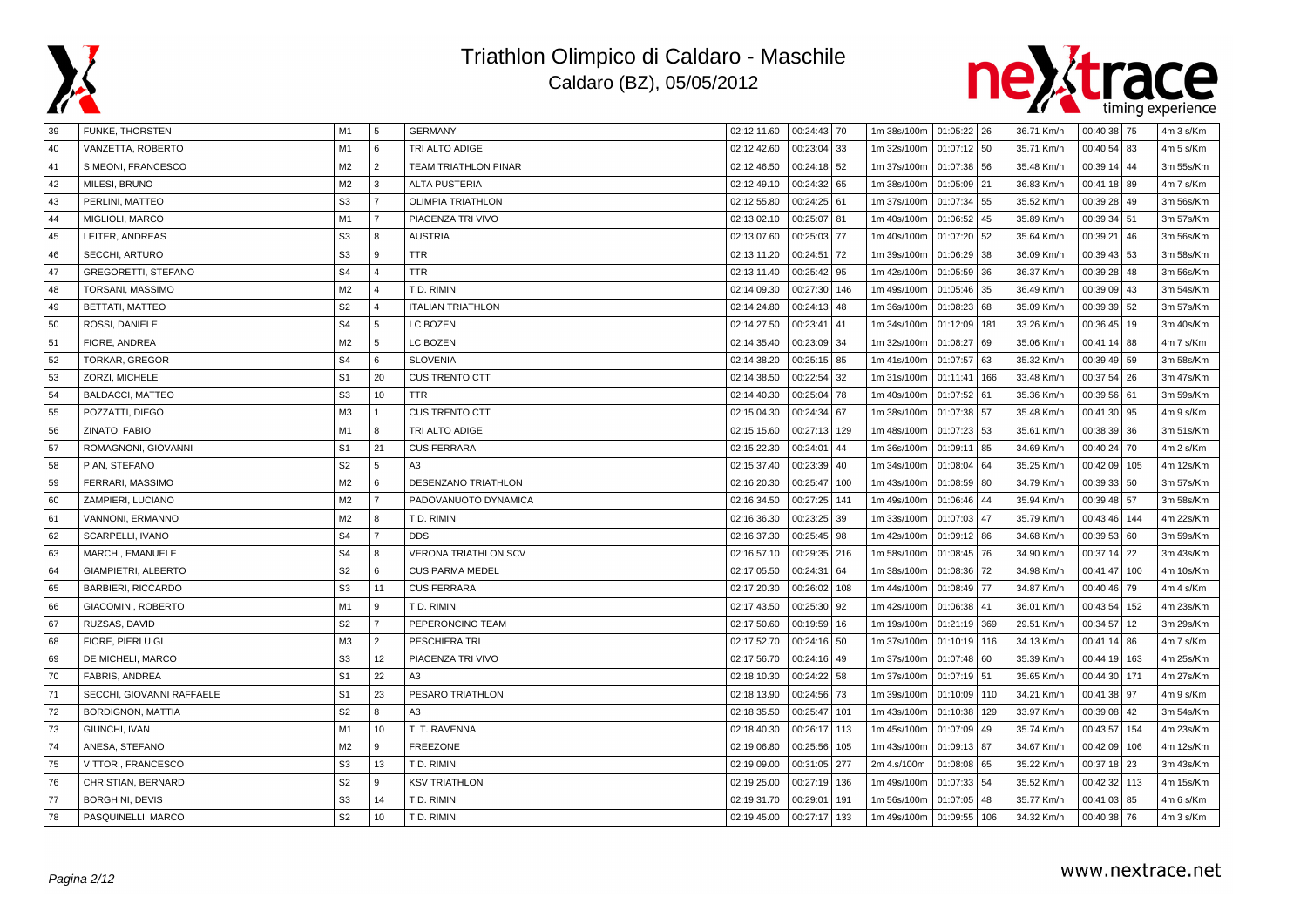



| 79  | RINALDI, LORIS           | ΜЗ             | l 3            | TTR                         | 02:20:03.20 | $00:26:15$ 112  | 1m 44s/100m 01:08:41 73 |              |     | 34.94 Km/h | 00:43:36   135   | 4m 21s/Km |
|-----|--------------------------|----------------|----------------|-----------------------------|-------------|-----------------|-------------------------|--------------|-----|------------|------------------|-----------|
| 80  | MONICA, LUCA             | S <sub>1</sub> | 24             | <b>CUS PARMA MEDEL</b>      | 02:20:22.40 | 00:25:21<br>89  | 1m 41s/100m             | 01:10:11 111 |     | 34.19 Km/h | 00:43:28<br>130  | 4m 20s/Km |
| 81  | GAVAZZI, MARCO           | S <sub>4</sub> | 9              | PRO PATRIA A.R.C. B         | 02:20:23.50 | 00:23:13<br>36  | 1m 32s/100m             | 01:10:31     | 123 | 34.03 Km/h | 00:44:07<br>157  | 4m 24s/Km |
| 82  | PO, LUCA                 | M <sub>1</sub> | 11             | TRIATHLON COLLI VELO        | 02:20:26.30 | 00:25:53<br>103 | 1m 43s/100m             | 01:08:59     | 79  | 34.79 Km/h | 00:43:47<br>145  | 4m 22s/Km |
| 83  | KAMMERER, SIMON          | S <sub>1</sub> | 25             | <b>ALTA PUSTERIA</b>        | 02:20:27.10 | 00:25:14<br>84  | 1m 40s/100m             | 01:10:43     | 133 | 33.93 Km/h | 00:42:53 117     | 4m 17s/Km |
| 84  | PIRCHMOSER, MARCO        | S <sub>2</sub> | 11             | <b>AUSTRIA</b>              | 02:20:38.10 | 00:28:12<br>165 | 1m 52s/100m             | 01:10:14     | 113 | 34.17 Km/h | 00:40:37<br>  74 | 4m 3 s/Km |
| 85  | HÜTTER, STEFAN           | M <sub>2</sub> | 10             | <b>GERMANY</b>              | 02:20:42.90 | 00:28:18<br>167 | 1m 53s/100m             | 01:09:43     | 98  | 34.42 Km/h | 00:40:44<br>l 78 | 4m 4 s/Km |
| 86  | RAU, OLIVER              | M1             | 12             | <b>GERMANY</b>              | 02:20:48.00 | 00:24:11<br>46  | 1m 36s/100m             | 01:10:52     | 140 | 33.86 Km/h | 00:43:49 147     | 4m 22s/Km |
| 87  | RIOLFATTI, RICCARDO      | M1             | 13             | 33 TT ASD                   | 02:20:49.00 | 00:31:23<br>284 | 2m 5.s/100m             | 01:05:43     | 34  | 36.52 Km/h | 00:40:48 80      | 4m 4 s/Km |
| 88  | ROMAGNANO, CARLO         | M <sub>2</sub> | 11             | <b>TTR</b>                  | 02:21:17.70 | 00:25:36<br>93  | 1m 42s/100m             | 01:15:40     | 279 | 31.71 Km/h | 00:38:14 30      | 3m 49s/Km |
| 89  | FINK, STEFAN             | M <sub>2</sub> | 12             | LC BOZEN                    | 02:21:23.90 | 00:27:12<br>128 | 1m 48s/100m             | 01:10:57     | 145 | 33.82 Km/h | $00:41:20$ 90    | 4m 8 s/Km |
| 90  | BONI, DAVIDE             | S <sub>4</sub> | 10             | <b>FERALPI TRIATHLON</b>    | 02:21:27.40 | 00:29:48<br>230 | 1m 59s/100m             | 01:05:29 29  |     | 36.65 Km/h | 00:44:32 176     | 4m 27s/Km |
| 91  | POLLINI, ANDREA          | S <sub>1</sub> | 26             | TTR.                        | 02:21:32.10 | 00:25:20<br>88  | 1m 41s/100m             | 01:11:40     | 165 | 33.48 Km/h | 00:42:55 118     | 4m 17s/Km |
| 92  | <b>SARTORI, GIANNI</b>   | M <sub>2</sub> | 13             | 33 TT ASD                   | 02:21:45.60 | 00:27:56<br>160 | 1m 51s/100m             | 01:10:03     | 108 | 34.26 Km/h | $00:41:39$ 98    | 4m 9 s/Km |
| 93  | DE BLASIS, VALERIO       | S <sub>2</sub> | 12             | T.D. RIMINI                 | 02:21:49.00 | 00:27:24<br>140 | 1m 49s/100m             | 01:11:32     | 159 | 33.55 Km/h | 00:40:29<br>  72 | 4m 2 s/Km |
| 94  | FACCHINI, DAVID          | S <sub>3</sub> | 15             | <b>KSV TRIATHLON</b>        | 02:21:53.50 | 00:31:20<br>283 | 2m 5.s/100m             | 01:09:01     | 81  | 34.77 Km/h | 00:39:47<br>56   | 3m 58s/Km |
| 95  | <b>GIANNINI, FILIPPO</b> | M <sub>3</sub> | $\overline{4}$ | TRI.ONDAVERDE               | 02:22:08.80 | 00:25:44<br>96  | 1m 42s/100m             | 01:11:41     | 167 | 33.48 Km/h | 00:42:50 116     | 4m 16s/Km |
| 96  | COLOMBO, CRISTIANO       | M1             | 14             | <b>CSA GORIZIA</b>          | 02:22:22.50 | 00:28:19<br>169 | 1m 53s/100m             | 01:09:54     | 104 | 34.33 Km/h | 00:42:27<br>111  | 4m 14s/Km |
| 97  | DA ROS, ANDREA           | S <sub>4</sub> | 11             | <b>TREVISO TRI</b>          | 02:22:25.30 | 00:22:21<br>26  | 1m 29s/100m             | 01:12:08     | 180 | 33.27 Km/h | 00:45:52<br>1210 | 4m 35s/Km |
| 98  | TORTIMA, LUCA            | S <sub>4</sub> | 12             | <b>VERONA TRIATHLON SCV</b> | 02:22:26.60 | 00:25:29<br>91  | 1m 41s/100m             | 01:09:08     | 83  | 34.71 Km/h | 00:45:48 207     | 4m 34s/Km |
| 99  | SEMPRINI, FABIO          | S <sub>4</sub> | 13             | <b>TTR</b>                  | 02:22:35.00 | 00:27:49<br>156 | 1m 51s/100m             | 01:10:15     | 114 | 34.16 Km/h | 00:42:20 110     | 4m 14s/Km |
| 100 | BERNHART, ANDREAS        | S <sub>3</sub> | 16             | A.S.D. MALLES TRI           | 02:22:36.90 | 00:29:59<br>239 | 1m 59s/100m             | 01:10:27     | 120 | 34.06 Km/h | 00:40:26 71      | 4m 2 s/Km |
| 101 | PREINDL, MANFRED         | M <sub>2</sub> | 14             | <b>ALTA PUSTERIA</b>        | 02:22:39.10 | 00:29:45<br>226 | 1m 59s/100m             | 01:10:32     | 124 | 34.02 Km/h | 00:40:08 66      | 4m 0 s/Km |
| 102 | <b>BAGNARA, GIULIO</b>   | M <sub>2</sub> | 15             | T. T. RAVENNA               | 02:22:41.50 | 00:29:04<br>194 | 1m 56s/100m             | 01:11:09     | 148 | 33.73 Km/h | 00:40:40<br>  77 | 4m 3 s/Km |
| 103 | GIOTTO, LUCA             | S <sub>4</sub> | 14             | TRI ALTO ADIGE              | 02:22:45.50 | 00:25:54<br>104 | 1m 43s/100m             | 01:09:07     | 82  | 34.72 Km/h | 00:45:40   203   | 4m 33s/Km |
| 104 | SANCO, CHRISTIAN         | S <sub>4</sub> | 15             | <b>ASD TRIATHLON 3V</b>     | 02:22:50.60 | 00:29:30<br>210 | 1m 57s/100m             | 01:08:14 67  |     | 35.17 Km/h | 00:42:45 114     | 4m 16s/Km |
| 105 | BERTACCINI, CESARE       | S <sub>3</sub> | 17             | T. T. RAVENNA               | 02:22:51.20 | 00:25:11<br>83  | 1m 40s/100m             | 01:12:29     | 189 | 33.11 Km/h | 00:43:35<br>133  | 4m 21s/Km |
| 106 | TEUTSCH, PAULI           | M <sub>2</sub> | 16             | <b>SCM - TRIATHLON</b>      | 02:23:02.50 | 00:35:51<br>392 | 2m 23s/100m             | 01:05:14     | 22  | 36.79 Km/h | 00:38:55<br>40   | 3m 53s/Km |
| 107 | SIGNORINI, EDY           | S <sub>4</sub> | 16             | T. T. RAVENNA               | 02:23:14.00 | 00:29:27<br>209 | 1m 57s/100m             | 01:10:57     | 143 | 33.82 Km/h | 00:41:14<br>87   | 4m 7 s/Km |
| 108 | MORIGGL, CHRISTIAN       | S <sub>4</sub> | 17             | A.S.D. MALLES TRI           | 02:23:15.00 | 00:27:30<br>145 | 1m 49s/100m             | 01:10:45     | 134 | 33.92 Km/h | 00:43:05   120   | 4m 18s/Km |
| 109 | <b>BUCCI, MARCO</b>      | M <sub>1</sub> | 15             | T. T. RAVENNA               | 02:23:16.90 | 00:31:17<br>282 | 2m 5.s/100m             | 01:09:56     | 107 | 34.31 Km/h | $00:40:16$ 68    | 4m 1 s/Km |
| 110 | BONETTI, ALESSANDRO      | <b>NC</b>      | $\overline{2}$ | <b>TRIATHLON FAENZA</b>     | 02:23:24.90 | 00:25:15<br>86  | 1m 41s/100m             | 01:09:48     | 101 | 34.38 Km/h | 00:45:52   209   | 4m 35s/Km |
| 111 | ALONGI, ANTONIO          | S <sub>2</sub> | 13             | <b>TEAM UCSA</b>            | 02:23:38.90 | 00:27:16<br>132 | 1m 49s/100m             | 01:10:28     | 122 | 34.05 Km/h | 00:43:35<br>134  | 4m 21s/Km |
| 112 | PIUTTI, PIERO            | S <sub>4</sub> | 18             | T. T. RAVENNA               | 02:23:46.90 | 00:26:37<br>117 | 1m 46s/100m             | 01:10:49     | 139 | 33.89 Km/h | 00:44:24<br>167  | 4m 26s/Km |
| 113 | ZECCHI, NICOLA           | M1             | 16             | <b>KINO - MANA</b>          | 02:23:54.50 | 00:27:16<br>131 | 1m 49s/100m             | 01:10:37     | 128 | 33.98 Km/h | 00:44:29<br>170  | 4m 26s/Km |
| 114 | CONTI, GIOVANNI          | M1             | 17             | <b>TTR</b>                  | 02:23:57.20 | 00:27:18<br>134 | 1m 49s/100m             | 01:10:55     | 142 | 33.84 Km/h | 00:44:06<br>156  | 4m 24s/Km |
| 115 | TURRINA, MARCO           | S <sub>4</sub> | 19             | A TEAM                      | 02:23:57.80 | 00:23:13<br>37  | 1m 32s/100m             | 01:14:27     | 246 | 32.23 Km/h | 00:44:26<br>169  | 4m 26s/Km |
| 116 | FAINI, LUCA              | S <sub>4</sub> | 20             | DESENZANO TRIATHLON         | 02:23:58.00 | 00:27:53<br>157 | 1m 51s/100m             | 01:13:14     | 210 | 32.77 Km/h | 00:40:49 81      | 4m 4 s/Km |
| 117 | TUMIATI, PIERO           | S <sub>3</sub> | 18             | <b>CUS FERRARA</b>          | 02:23:59.10 | 00:25:46<br>99  | 1m 43s/100m             | 01:13:41     | 222 | 32.57 Km/h | 00:42:11<br>107  | 4m 13s/Km |
| 118 | RIGO, ANDREA             | S <sub>4</sub> | 21             | SOCIETA' SOSPESA            | 02:24:00.90 | 00:25:39 94     | 1m 42s/100m 01:09:22 89 |              |     | 34.59 Km/h | 00:47:06 247     | 4m 42s/Km |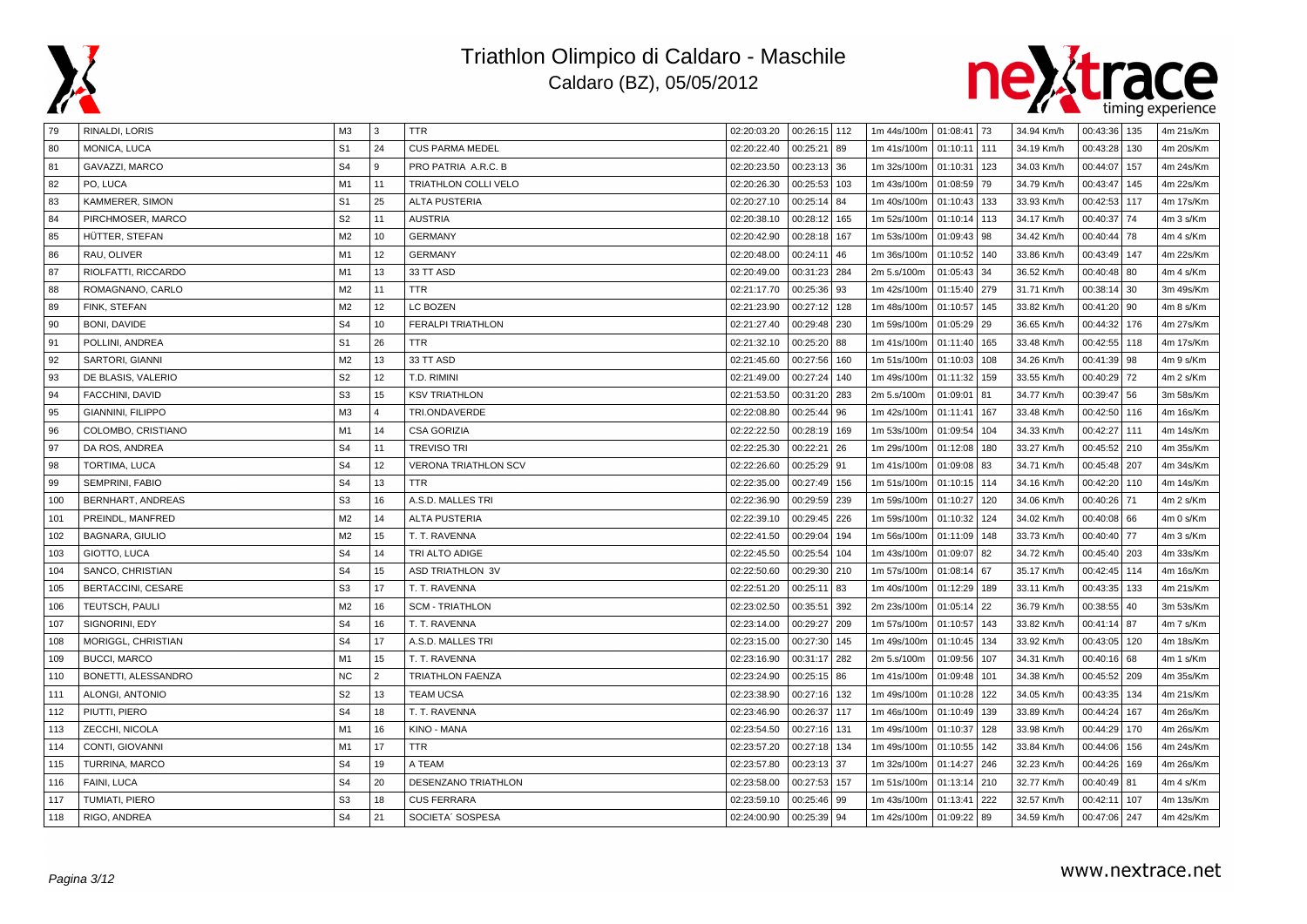



| 119 | HOLBLING, RUDOLF             | M1             | 18             | A.S.D. MALLES TRI           | 02:24:02.00 | 00:32:05 313    | 2m 8.s/100m   01:09:54   105 |          |     | 34.33 Km/h | $00:39:46$ 55     | 3m 58s/Km |
|-----|------------------------------|----------------|----------------|-----------------------------|-------------|-----------------|------------------------------|----------|-----|------------|-------------------|-----------|
| 120 | <b>VECCHINI, EUGENIO</b>     | M1             | 19             | <b>VERONA TRIATHLON SCV</b> | 02:24:03.00 | 00:26:04<br>109 | 1m 44s/100m                  | 01:11:37 | 161 | 33.51 Km/h | 00:44:09<br>  158 | 4m 24s/Km |
| 121 | ZÖSCHG, MEINRAD              | M3             | 5              | BRESSANONE NUOTO            | 02:24:05.20 | 00:27:47<br>153 | 1m 51s/100m                  | 01:10:08 | 109 | 34.22 Km/h | 00:43:54<br>151   | 4m 23s/Km |
| 122 | PANZAVOLTA, MARCO            | S <sub>1</sub> | 27             | PADOVANUOTO DYNAMICA        | 02:24:05.50 | 00:24:24<br>60  | 1m 37s/100m                  | 01:05:16 | 23  | 36.77 Km/h | 00:52:25 363      | 5m 14s/Km |
| 123 | BEDE-KRAUT, HEINZ            | M <sub>2</sub> | 17             | <b>AUSTRIA</b>              | 02:24:09.50 | 00:25:18<br>87  | 1m 41s/100m                  | 01:14:00 | 233 | 32.43 Km/h | 00:42:56 119      | 4m 17s/Km |
| 124 | BONI, PAOLO                  | S <sub>4</sub> | 22             | <b>GALILEO TRIATHLON</b>    | 02:24:24.90 | 00:24:41<br>69  | 1m 38s/100m                  | 01:13:18 | 211 | 32.74 Km/h | 00:44:10 161      | 4m 25s/Km |
| 125 | REIF, HELMUTH                | M <sub>3</sub> | 6              | <b>KSV TRIATHLON</b>        | 02:24:25.60 | 00:28:23<br>171 | 1m 53s/100m                  | 01:09:37 | 94  | 34.47 Km/h | 00:44:25<br>168   | 4m 26s/Km |
| 126 | MANTARRO. MASSIMO GIAN CARLO | M1             | 20             | T. T. RAVENNA               | 02:24:31.70 | 00:27:38<br>149 | 1m 50s/100m                  | 01:10:26 | 119 | 34.07 Km/h | 00:44:30 172      | 4m 27s/Km |
| 127 | ZAVATARELLI, FERNANDO        | M <sub>1</sub> | 21             | <b>TREVISO TRI</b>          | 02:24:37.30 | 00:30:44<br>265 | 2m 2.s/100m                  | 01:10:48 | 137 | 33.89 Km/h | 00:40:10 67       | 4m 0 s/Km |
| 128 | BACCHETTA, ALDO              | M1             | 22             | S.S.D. SCHIANTARELLI        | 02:24:39.80 | 00:27:55<br>159 | 1m 51s/100m                  | 01:11:17 | 151 | 33.66 Km/h | 00:43:16 123      | 4m 19s/Km |
| 129 | SANWALD, OLIVER              | M <sub>2</sub> | 18             | PADOVANUOTO DYNAMICA        | 02:24:40.10 | 00:28:05<br>163 | 1m 52s/100m                  | 01:10:57 | 144 | 33.82 Km/h | 00:42:18<br>108   | 4m 13s/Km |
| 130 | GAMPER, EGON                 | M2             | 19             | LC BOZEN                    | 02:24:42.80 | 00:27:23<br>138 | 1m 49s/100m                  | 01:11:54 | 174 | 33.37 Km/h | 00:43:21<br>126   | 4m 20s/Km |
| 131 | ALBASI, STEFANO              | S <sub>4</sub> | 23             | PIACENZA TRI VIVO           | 02:24:51.00 | 00:31:47<br>305 | 2m 7.s/100m                  | 01:07:54 | 62  | 35.34 Km/h | 00:42:30 112      | 4m 15s/Km |
| 132 | PRATI, CESARE                | S <sub>3</sub> | 19             | 33 TT ASD                   | 02:25:07.00 | 00:30:06<br>247 | 2m 0.s/100m                  | 01:09:49 | 102 | 34.37 Km/h | 00:41:50 101      | 4m 11s/Km |
| 133 | BAZZOLO, ALESSANDRO          | M <sub>2</sub> | 20             | PADOVA TRIATHLON            | 02:25:07.90 | 00:26:57<br>122 | 1m 47s/100m                  | 01:14:29 | 247 | 32.22 Km/h | 00:41:46 99       | 4m 10s/Km |
| 134 | ROVER, HANNES                | M2             | 21             | <b>LC BOZEN</b>             | 02:25:15.10 | 00:30:39<br>262 | 2m 2.s/100m                  | 01:09:46 | 100 | 34.40 Km/h | 00:43:22<br>l 127 | 4m 20s/Km |
| 135 | FANELLI, MARCO               | S <sub>4</sub> | 24             | <b>TRIATHLON FAENZA</b>     | 02:25:15.60 | 00:27:31<br>147 | 1m 50s/100m                  | 01:10:41 | 132 | 33.95 Km/h | 00:45:04<br>  188 | 4m 30s/Km |
| 136 | PILLER, DARIO                | S <sub>4</sub> | 25             | PEPERONCINO TEAM            | 02:25:29.10 | 00:33:32<br>342 | 2m 14s/100m                  | 01:06:58 | 46  | 35.83 Km/h | 00:41:21<br>  91  | 4m 8 s/Km |
| 137 | SENSOLI, FILIPPO             | M1             | 23             | PEPERONCINO TEAM            | 02:25:29.80 | 00:31:02<br>276 | 2m 4.s/100m                  | 01:07:47 | 59  | 35.40 Km/h | 00:44:33<br>178   | 4m 27s/Km |
| 138 | MARCIGAGLIA, MATTIA          | S <sub>3</sub> | 20             | PESCHIERA TRI               | 02:25:32.60 | 00:27:19<br>135 | 1m 49s/100m                  | 01:13:01 | 202 | 32.86 Km/h | 00:43:22<br>129   | 4m 20s/Km |
| 139 | ROPELATO, MARCO              | S <sub>4</sub> | 26             | <b>RHO TRIATHLON CLUB</b>   | 02:25:34.80 | 00:25:00<br>76  | 1m 40s/100m                  | 01:11:19 | 153 | 33.65 Km/h | 00:46:42   233    | 4m 40s/Km |
| 140 | NICOLA, PAROLINI             | S <sub>3</sub> | 21             | <b>VERONA TRIATHLON SCV</b> | 02:25:46.70 | 00:28:38<br>179 | 1m 54s/100m                  | 01:09:39 | 95  | 34.45 Km/h | 00:45:41<br> 204  | 4m 34s/Km |
| 141 | MARINI, MICHELE              | M1             | 24             | PADOVA TRIATHLON            | 02:25:50.90 | 00:34:24<br>369 | 2m 17s/100m                  | 01:09:28 | 91  | 34.54 Km/h | 00:39:49 58       | 3m 58s/Km |
| 142 | CALOVI, STEFANO              | M1             | 25             | <b>CUS TRENTO CTT</b>       | 02:25:56.10 | 00:26:51<br>120 | 1m 47s/100m                  | 01:12:53 | 199 | 32.92 Km/h | 00:43:32<br>132   | 4m 21s/Km |
| 143 | BONOTTO, CESARE              | S <sub>2</sub> | 14             | TRIBU <sup>®</sup>          | 02:25:56.70 | 00:27:44<br>152 | 1m 50s/100m                  | 01:12:23 | 187 | 33.15 Km/h | 00:43:39<br>138   | 4m 21s/Km |
| 144 | KANESTRIN, ELMAR             | S <sub>2</sub> | 15             | <b>KSV TRIATHLON</b>        | 02:25:57.40 | 00:32:52<br>326 | 2m 11s/100m                  | 01:10:13 | 112 | 34.17 Km/h | 00:40:54<br>84    | 4m 5 s/Km |
| 145 | <b>WESPE, ROMAN</b>          | M <sub>2</sub> | 22             | SVIZZERA                    | 02:26:01.70 | 00:29:55<br>235 | 1m 59s/100m                  | 01:09:37 | 93  | 34.47 Km/h | 00:43:29<br>131   | 4m 20s/Km |
| 146 | MAZZOCCHI, GIAN MARCO        | S <sub>4</sub> | 27             | CANOTRIATHLON               | 02:26:02.40 | 00:26:41<br>118 | 1m 46s/100m                  | 01:12:46 | 195 | 32.98 Km/h | 00:44:40<br>181   | 4m 28s/Km |
| 147 | MENDOGNI, FRANCESCO          | S <sub>2</sub> | 16             | KINO - MANA                 | 02:26:11.30 | 00:26:34<br>116 | 1m 46s/100m                  | 01:11:37 | 162 | 33.51 Km/h | 00:46:12 216      | 4m 37s/Km |
| 148 | ROSSI, FILIPPO               | M <sub>1</sub> | 26             | <b>VERONA TRIATHLON SCV</b> | 02:26:43.00 | 00:27:07<br>126 | 1m 48s/100m                  | 01:10:55 | 141 | 33.84 Km/h | 00:46:33 230      | 4m 39s/Km |
| 149 | <b>GRISCHA, GÜNTHER</b>      | S <sub>3</sub> | 22             | <b>GERMANY</b>              | 02:26:49.80 | 00:27:23<br>139 | 1m 49s/100m                  | 01:10:49 | 138 | 33.89 Km/h | 00:46:20 222      | 4m 38s/Km |
| 150 | FINETTO, ALFONSO             | M1             | 27             | A3                          | 02:26:54.70 | 00:27:06<br>125 | 1m 48s/100m                  | 01:14:26 | 245 | 32.24 Km/h | 00:43:38 137      | 4m 21s/Km |
| 151 | LEONARDI, MATTEO             | S <sub>1</sub> | 28             | <b>CUS TRENTO CTT</b>       | 02:27:03.00 | 00:24:39<br>68  | 1m 38s/100m                  | 01:10:47 | 136 | 33.90 Km/h | 00:49:56 325      | 4m 59s/Km |
| 152 | ORTOLINA, MATTEO             | S <sub>3</sub> | 23             | <b>VERONA TRIATHLON SCV</b> | 02:27:13.50 | 00:27:20<br>137 | 1m 49s/100m                  | 01:15:51 | 284 | 31.64 Km/h | 00:41:28   93     | 4m 8 s/Km |
| 153 | RAYMANN, GUIDO               | M2             | 23             | SVIZZERA                    | 02:27:35.80 | 00:31:15<br>281 | 2m 5.s/100m                  | 01:10:39 | 131 | 33.97 Km/h | 00:43:42 141      | 4m 22s/Km |
| 154 | LEQUERRE', PASCAL            | S <sub>4</sub> | 28             | PIACENZA TRI VIVO           | 02:27:43.60 | 00:28:43<br>186 | 1m 54s/100m                  | 01:11:05 | 147 | 33.76 Km/h | 00:45:16<br>194   | 4m 31s/Km |
| 155 | PANTANO, GUIDO               | S <sub>4</sub> | 29             | A TEAM                      | 02:28:01.20 | 00:25:06<br>79  | 1m 40s/100m                  | 01:14:06 | 235 | 32.38 Km/h | 00:46:28 224      | 4m 38s/Km |
| 156 | <b>IRACI, PIETRO</b>         | M <sub>3</sub> | $\overline{7}$ | RHO TRIATHLON CLUB          | 02:28:06.40 | 00:25:27<br>90  | 1m 41s/100m                  | 01:12:13 | 182 | 33.23 Km/h | 00:48:50 296      | 4m 53s/Km |
| 157 | CAMBRUZZI, MASSIMO           | M <sub>2</sub> | 24             | PEPERONCINO TEAM            | 02:28:16.20 | 00:26:02<br>107 | 1m 44s/100m                  | 01:12:29 | 190 | 33.11 Km/h | 00:47:06 248      | 4m 42s/Km |
| 158 | DAL PICCOL. PAOLO            | S <sub>4</sub> | 30             | A3                          | 02:28:22.40 | 00:32:14 317    | 2m 8.s/100m                  | 01:12:08 | 179 | 33.27 Km/h | 00:42:07   104    | 4m 12s/Km |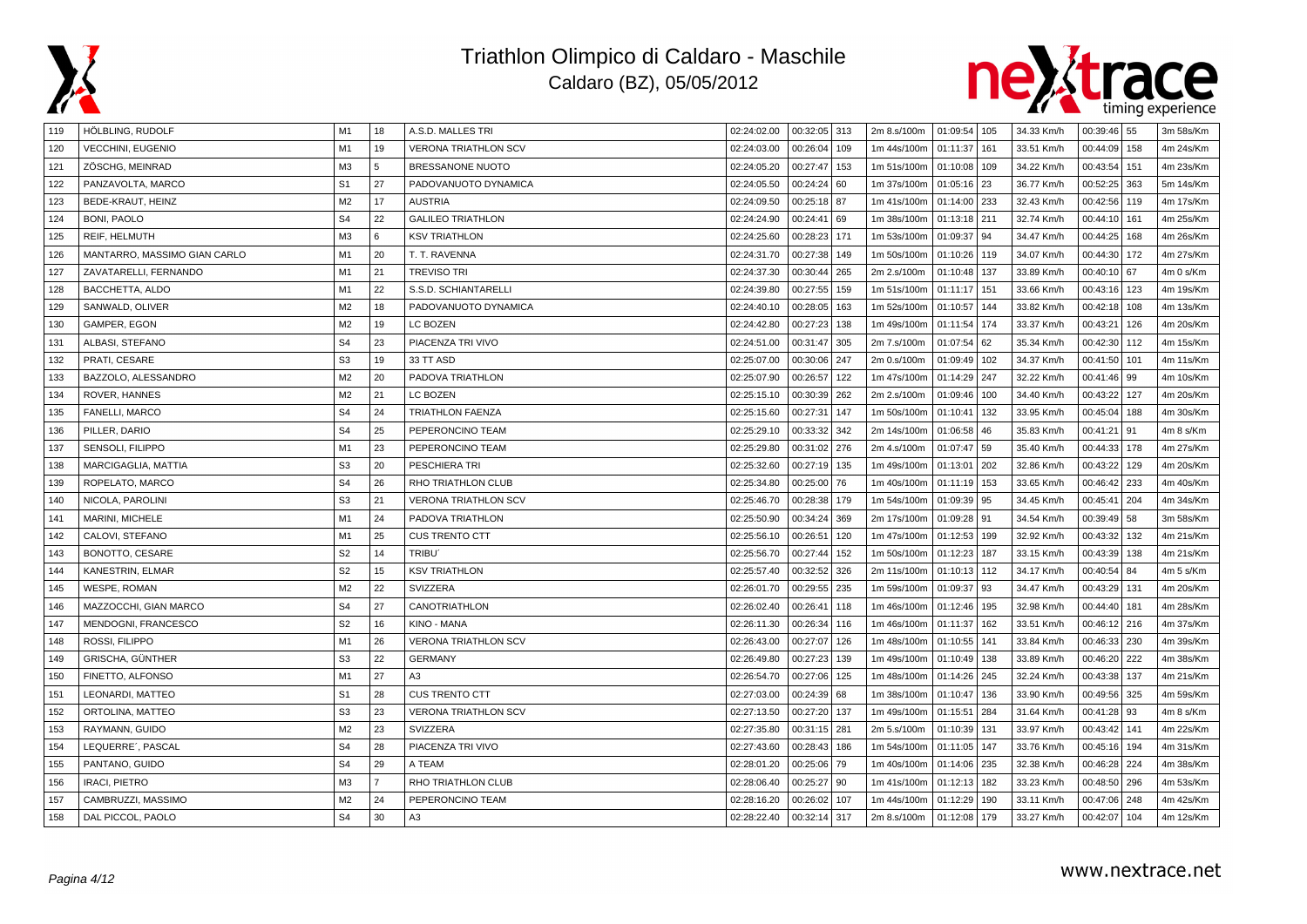



| 159 | COBELLI, ALEX            | S <sub>3</sub> | 24        | TRI ALTO ADIGE              | 02:28:28.70 | $00:29:05$ 197  | 1m 56s/100m   01:10:18   115 |              |     | 34.13 Km/h | $00:47:12$ 250 |     | 4m 43s/Km |
|-----|--------------------------|----------------|-----------|-----------------------------|-------------|-----------------|------------------------------|--------------|-----|------------|----------------|-----|-----------|
| 160 | SCHUEN, DAVIDE           | S <sub>3</sub> | 25        | <b>LC BOZEN</b>             | 02:28:35.90 | 00:32:01<br>311 | 2m 8.s/100m                  | 01:09:21 88  |     | 34.60 Km/h | 00:45:03       | 186 | 4m 30s/Km |
| 161 | DAPOZ, FRANZL            | S <sub>3</sub> | 26        | LC BOZEN                    | 02:28:36.20 | 00:30:42<br>263 | 2m 2.s/100m                  | 01:10:22 117 |     | 34.10 Km/h | 00:45:06       | 190 | 4m 30s/Km |
| 162 | CALVERA, JOAN            | S <sub>3</sub> | 27        | <b>SPAGNA</b>               | 02:28:37.90 | 00:28:57<br>190 | 1m 55s/100m                  | 01:11:20 154 |     | 33.64 Km/h | 00:45:38       | 201 | 4m 33s/Km |
| 163 | FAVARO, STEFANO          | M <sub>1</sub> | 28        | A <sub>3</sub>              | 02:28:55.10 | 00:30:42<br>264 | 2m 2.s/100m                  | 01:11:33 160 |     | 33.54 Km/h | 00:42:20       | 109 | 4m 14s/Km |
| 164 | MAURBERGER, PETER        | M <sub>1</sub> | 29        | <b>ALTA PUSTERIA</b>        | 02:28:57.00 | 00:30:01<br>241 | 2m 0.s/100m                  | 01:11:27 156 |     | 33.58 Km/h | 00:44:36       | 179 | 4m 27s/Km |
| 165 | PRANTNER, GERHARD        | M <sub>3</sub> | 8         | <b>AUSTRIA</b>              | 02:28:57.30 | 00:32:08<br>315 | 2m 8.s/100m                  | 01:09:11     | 84  | 34.69 Km/h | 00:44:31       | 173 | 4m 27s/Km |
| 166 | GUERRA, FLAVIO SAMUEL    | S <sub>2</sub> | 17        | <b>CUS FERRARA</b>          | 02:29:00.40 | 00:31:06<br>278 | 2m 4.s/100m                  | 01:11:41     | 168 | 33.48 Km/h | 00:43:42       | 140 | 4m 22s/Km |
| 167 | BONAZZI, NICOLA          | S <sub>2</sub> | 18        | <b>CUS PARMA MEDEL</b>      | 02:29:06.10 | 00:28:31<br>174 | 1m 54s/100m                  | 01:09:27 90  |     | 34.55 Km/h | 00:48:40       | 289 | 4m 51s/Km |
| 168 | VISCONTI, PAOLO          | S <sub>4</sub> | 31        | PIACENZA TRI VIVO           | 02:29:20.10 | 00:30:34<br>260 | 2m 2.s/100m                  | 01:11:40 164 |     | 33.48 Km/h | 00:45:23       | 198 | 4m 32s/Km |
| 169 | GRAZIOLI, ANDREA         | M <sub>2</sub> | 25        | PESARO TRIATHLON            | 02:29:22.40 | 00:22:40<br>30  | 1m 30s/100m                  | 01:15:07     | 265 | 31.95 Km/h | 00:49:32       | 318 | 4m 57s/Km |
| 170 | HOFER, F.JOSEF           | M3             | 9         | <b>ALTA PUSTERIA</b>        | 02:29:30.00 | 00:27:54<br>158 | 1m 51s/100m                  | 01:14:35 248 |     | 32.17 Km/h | 00:43:56       | 153 | 4m 23s/Km |
| 171 | NARDOTTO, STEFANO        | S <sub>4</sub> | 32        | PADOVA TRIATHLON            | 02:29:42.80 | 00:27:49<br>155 | 1m 51s/100m                  | 01:13:11 208 |     | 32.79 Km/h | 00:46:11       | 215 | 4m 37s/Km |
| 172 | BAVIA, ANTONIO GIORGIO   | M1             | 30        | <b>TTR</b>                  | 02:29:44.50 | 00:29:43<br>222 | 1m 58s/100m                  | 01:10:45 135 |     | 33.92 Km/h | 00:47:23       | 256 | 4m 44s/Km |
| 173 | GUILLERMO LUIS, TARCHINI | M1             | 31        | T. T. RAVENNA               | 02:29:48.30 | 00:24:33<br>66  | 1m 38s/100m                  | 01:18:25 333 |     | 30.60 Km/h | 00:44:02       | 155 | 4m 24s/Km |
| 174 | <b>BAGGIO, MIRKO</b>     | S <sub>3</sub> | 28        | PESCHIERA TRI               | 02:29:48.90 | 00:29:41<br>218 | 1m 58s/100m                  | 01:10:38 130 |     | 33.97 Km/h | 00:46:47       | 234 | 4m 40s/Km |
| 175 | <b>BANDIERA, MATTEO</b>  | S <sub>4</sub> | 33        | A <sub>3</sub>              | 02:29:51.60 | 00:28:08<br>164 | 1m 52s/100m                  | 01:17:25 321 |     | 31.00 Km/h | 00:40:32       | 73  | 4m 3 s/Km |
| 176 | AZZOLINI, GIORGIO        | M2             | 26        | <b>CUS TRENTO CTT</b>       | 02:29:52.30 | 00:24:23<br>59  | 1m 37s/100m                  | 01:15:51 283 |     | 31.64 Km/h | 00:47:27       | 260 | 4m 44s/Km |
| 177 | SARTOR, MAURO            | M <sub>2</sub> | 27        | A <sub>3</sub>              | 02:30:04.90 | 00:27:27<br>143 | 1m 49s/100m                  | 01:16:10 294 |     | 31.50 Km/h | 00:44:09       | 160 | 4m 24s/Km |
| 178 | BOSIO, ALESSANDRO        | M <sub>1</sub> | 32        | LC BOZEN                    | 02:30:16.70 | 00:34:09<br>364 | 2m 16s/100m                  | 01:09:43 97  |     | 34.42 Km/h | 00:44:22       | 166 | 4m 26s/Km |
| 179 | GIRALDO, GABRIELE        | S <sub>4</sub> | 34        | A.S. DELFINO                | 02:30:19.30 | 00:31:30<br>292 | 2m 6.s/100m                  | 01:11:18 152 |     | 33.66 Km/h | 00:45:12       | 191 | 4m 31s/Km |
| 180 | <b>GARZONI, ETTORE</b>   | M3             | 10        | <b>FERALPI TRIATHLON</b>    | 02:30:25.50 | 00:32:53<br>327 | 2m 11s/100m                  | 01:09:42 96  |     | 34.43 Km/h | 00:45:04       | 187 | 4m 30s/Km |
| 181 | PAROLINI, LUCA           | M1             | 34        | PESARO TRIATHLON            | 02:30:35.10 | 00:26:12<br>110 | 1m 44s/100m                  | 01:12:38 194 |     | 33.04 Km/h | 00:49:04       | 305 | 4m 54s/Km |
| 182 | MASSEROLI, ALBERTO       | M1             | 33        | T.D. CREMONA                | 02:30:35.10 | 00:27:04<br>124 | 1m 48s/100m                  | 01:16:04 290 |     | 31.55 Km/h | 00:44:31       | 175 | 4m 27s/Km |
| 183 | TADINI, PAOLO            | S <sub>3</sub> | 29        | LIGER TEAM KEYLINE          | 02:30:41.10 | 00:30:49<br>267 | 2m 3.s/100m                  | 01:14:06 234 |     | 32.38 Km/h | 00:41:53       | 103 | 4m 11s/Km |
| 184 | FLÜß, MICHAEL            | M <sub>1</sub> | 35        | <b>GERMANY</b>              | 02:30:48.00 | 00:28:38<br>178 | 1m 54s/100m                  | 01:14:45 252 |     | 32.10 Km/h | 00:45:52       | 208 | 4m 35s/Km |
| 185 | BRESQUAR, DAVIDE         | M1             | 36        | PADOVA TRIATHLON            | 02:30:56.20 | 00:28:41<br>181 | 1m 54s/100m                  | 01:14:14 239 |     | 32.33 Km/h | 00:45:25       | 199 | 4m 32s/Km |
| 186 | CELLIE, ANTONIO          | M <sub>2</sub> | 28        | KINO - MANA                 | 02:30:56.80 | 00:29:03<br>192 | 1m 56s/100m                  | 01:10:59     | 146 | 33.81 Km/h | 00:48:18       | 276 | 4m 49s/Km |
| 187 | <b>FUSATO, FEDERICO</b>  | S <sub>4</sub> | 35        | <b>CUS PRO PATRIA SCOTT</b> | 02:30:59.50 | 00:28:41<br>182 | 1m 54s/100m                  | 01:12:33     | 191 | 33.08 Km/h | 00:46:33       | 229 | 4m 39s/Km |
| 188 | ALBORGHETTI, ANDREA      | M1             | 37        | PIACENZA TRI VIVO           | 02:31:05.90 | 00:25:07<br>82  | 1m 40s/100m                  | 01:15:53 286 |     | 31.62 Km/h | 00:47:14       | 251 | 4m 43s/Km |
| 189 | TONOLI, LUCA             | S <sub>3</sub> | 30        | A TEAM                      | 02:31:07.60 | 00:26:44<br>119 | 1m 46s/100m                  | 01:10:36 127 |     | 33.99 Km/h | 00:51:47       | 354 | 5m 10s/Km |
| 190 | PERETTI, GIORGIO         | M1             | 38        | 33 TT ASD                   | 02:31:09.60 | 00:29:08<br>198 | 1m 56s/100m                  | 01:13:20 214 |     | 32.72 Km/h | 00:46:04       | 214 | 4m 36s/Km |
| 191 | MEAZZA, MARCO            | M4             | $\vert$ 1 | <b>TRIATHLON BERGAMO</b>    | 02:31:25.20 | 00:26:02<br>106 | 1m 44s/100m                  | 01:11:11 149 |     | 33.71 Km/h | 00:51:34       | 349 | 5m 9 s/Km |
| 192 | MICCOLIS, DOMENICO       | M <sub>1</sub> | 39        | DESENZANO TRIATHLON         | 02:31:25.90 | 00:30:55<br>270 | 2m 3.s/100m                  | 01:14:17 240 |     | 32.30 Km/h | 00:43:45       | 142 | 4m 22s/Km |
| 193 | <b>ISOLATO, FABIO</b>    | S <sub>4</sub> | 36        | TRI TEAM BRIANZA            | 02:31:26.40 | 00:33:26<br>339 | 2m 13s/100m                  | 01:14:59 260 |     | 32.00 Km/h | 00:40:07       | 65  | 4m 0 s/Km |
| 194 | KONZERT, KARL            | M1             | 40        | <b>KSV TRIATHLON</b>        | 02:31:26.60 | 00:29:05<br>196 | 1m 56s/100m                  | 01:10:27     | 121 | 34.06 Km/h | 00:49:14       | 307 | 4m 55s/Km |
| 195 | HAAS, CHRISTIAN          | S <sub>2</sub> | 19        | <b>BRESSANONE NUOTO</b>     | 02:31:33.20 | 00:30:47<br>266 | 2m 3.s/100m                  | 01:11:27     | 155 | 33.58 Km/h | 00:46:55       | 237 | 4m 41s/Km |
| 196 | BORSARI, CHRISTIAN       | S <sub>3</sub> | 31        | <b>GALILEO TRIATHLON</b>    | 02:31:40.70 | 00:30:06<br>246 | 2m 0.s/100m                  | 01:13:57 230 |     | 32.45 Km/h | 00:44:41       | 182 | 4m 28s/Km |
| 197 | CAMINATI, CRISTIAN       | S <sub>3</sub> | 32        | PIACENZA TRI VIVO           | 02:31:46.70 |                 |                              | 01:08:12 66  |     |            | 00:43:22       | 128 |           |
| 198 | LINGEN, THOMAS           | S <sub>4</sub> | 37        | <b>GERMANY</b>              | 02:31:47.30 | 00:27:01<br>123 | 1m 48s/100m                  | 01:15:15 273 |     | 31.89 Km/h | 00:47:15 252   |     | 4m 43s/Km |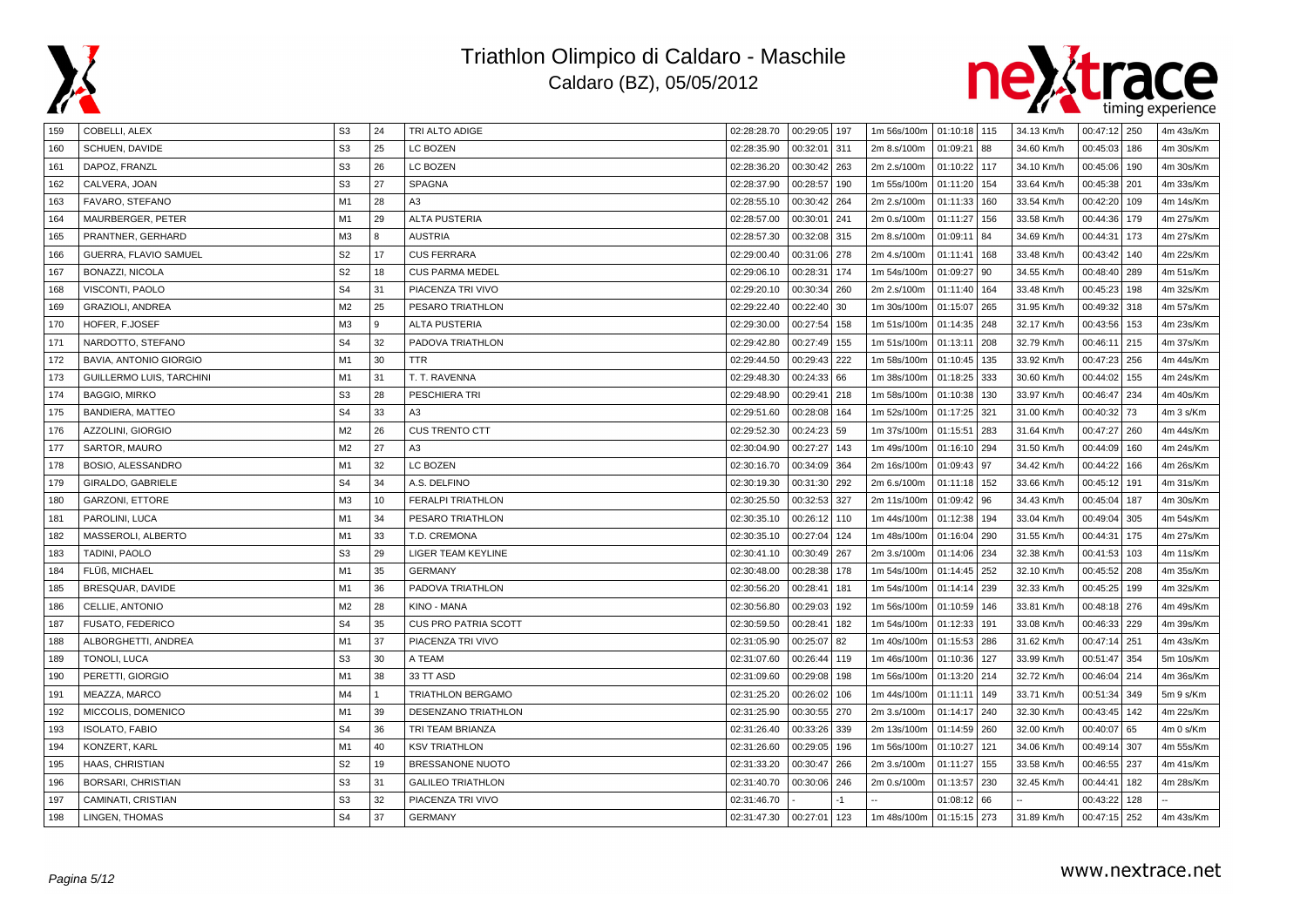



| 199 | ZANETTI, LORENZO TOMMASO | S <sub>3</sub> | 33             | <b>TEAM TRIATHLON PINAR</b> | 02:31:47.60 | 00:29:08   199  | 1m 56s/100m   01:11:42   169 |              |     | 33.47 Km/h | 00:47:48 265      | 4m 46s/Km |
|-----|--------------------------|----------------|----------------|-----------------------------|-------------|-----------------|------------------------------|--------------|-----|------------|-------------------|-----------|
| 200 | FERRARI, FRANCO          | S <sub>3</sub> | 34             | <b>FREEZONE</b>             | 02:31:56.20 | 00:28:42<br>183 | 1m 54s/100m                  | 01:15:12 270 |     | 31.91 Km/h | 00:43:47<br>146   | 4m 22s/Km |
| 201 | RAAB, HERMAN CARLO       | M <sub>2</sub> | 29             | TRIATHLONLECCO              | 02:32:01.20 | 00:32:40<br>323 | 2m 10s/100m                  | 01:12:25     | 188 | 33.14 Km/h | 00:43:37<br>136   | 4m 21s/Km |
| 202 | FRÖHLICH, CHRIS          | M <sub>3</sub> | 11             | <b>GERMANY</b>              | 02:32:02.50 | 00:31:30<br>291 | 2m 6.s/100m                  | 01:14:51     | 258 | 32.06 Km/h | 00:43:19 125      | 4m 19s/Km |
| 203 | COGO, ROBERTO            | M <sub>2</sub> | 30             | <b>TRITEAMPORDENONE</b>     | 02:32:02.60 | 00:33:49<br>351 | 2m 15s/100m                  | 01:10:33     | 126 | 34.01 Km/h | 00:43:09 122      | 4m 18s/Km |
| 204 | MARTINI, DAVIDE          | S <sub>3</sub> | 35             | 33 TT ASD                   | 02:32:04.10 | 00:30:30<br>256 | 2m 1.s/100m                  | 01:13:07     | 205 | 32.82 Km/h | 00:45:46   206    | 4m 34s/Km |
| 205 | STEDILE, MARCO           | S <sub>4</sub> | 38             | 33 TT ASD                   | 02:32:20.60 | 00:29:44<br>223 | 1m 58s/100m                  | 01:11:44     | 170 | 33.45 Km/h | 00:47:43 264      | 4m 46s/Km |
| 206 | CRISTINI, ALESSANDRO     | S <sub>3</sub> | 36             | DESENZANO TRIATHLON         | 02:32:20.80 | 00:29:36<br>217 | 1m 58s/100m                  | 01:13:29 218 |     | 32.66 Km/h | 00:46:59 239      | 4m 41s/Km |
| 207 | GASPERI, ALESSANDRO      | S <sub>4</sub> | 39             | <b>SCM - TRIATHLON</b>      | 02:32:22.70 | 00:36:22<br>407 | 2m 25s/100m                  | 01:13:04     | 204 | 32.84 Km/h | 00:40:21<br>69    | 4m 2 s/Km |
| 208 | BACCHETTA, STEFANO       | S <sub>4</sub> | 40             | T.D. CREMONA                | 02:32:24.80 | 00:33:21<br>337 | 2m 13s/100m                  | 01:10:22     | 118 | 34.10 Km/h | 00:46:29 226      | 4m 38s/Km |
| 209 | MANSUTTI, DAVID          | M1             | 41             | <b>UDINE TRIATHLON</b>      | 02:32:25.70 | 00:30:56<br>272 | 2m 3.s/100m                  | 01:11:16     | 150 | 33.67 Km/h | 00:48:01<br>268   | 4m 48s/Km |
| 210 | <b>BOLLETTA, CLAUDIO</b> | M2             | 31             | A3                          | 02:32:28.50 | 00:26:20<br>114 | 1m 45s/100m                  | 01:15:08     | 267 | 31.94 Km/h | 00:48:07<br>  270 | 4m 48s/Km |
| 211 | SERMARINI, FEDERICO      | M <sub>1</sub> | 42             | PESCHIERA TRI               | 02:32:29.40 | 00:29:58<br>238 | 1m 59s/100m                  | 01:13:51     | 226 | 32.49 Km/h | 00:46:19 220      | 4m 37s/Km |
| 212 | ROELL, CHRISTIAN         | M1             | 43             | <b>GERMANY</b>              | 02:32:32.70 | 00:31:38<br>299 | 2m 6.s/100m                  | 01:13:20     | 213 | 32.72 Km/h | 00:43:50   148    | 4m 23s/Km |
| 213 | MARTINATO, LUCA          | S <sub>3</sub> | 37             | A.S.D. RHODIGIUM TEA        | 02:32:33.50 | 00:28:24<br>172 | 1m 53s/100m                  | 01:14:26     | 243 | 32.24 Km/h | 00:47:05 244      | 4m 42s/Km |
| 214 | BENEDETTI, MIRCO         | S <sub>4</sub> | 41             | <b>VERONA TRIATHLON SCV</b> | 02:32:40.20 | 00:31:58<br>307 | 2m 7.s/100m                  | 01:11:58     | 177 | 33.34 Km/h | 00:46:26   223    | 4m 38s/Km |
| 215 | CECCHETTO, DAVIDE        | M <sub>1</sub> | 44             | A.S.D. RHODIGIUM TEA        | 02:32:56.70 | 00:29:58<br>237 | 1m 59s/100m                  | 01:13:03 203 |     | 32.85 Km/h | 00:47:40   262    | 4m 46s/Km |
| 216 | DIOBELLI, ANDREA         | M1             | 45             | <b>CUS PARMA MEDEL</b>      | 02:33:00.30 | 00:29:27<br>208 | 1m 57s/100m                  | 01:13:22     | 215 | 32.71 Km/h | 00:47:25 257      | 4m 44s/Km |
| 217 | SANTER, ROLAND           | M <sub>2</sub> | 32             | <b>SCM - TRIATHLON</b>      | 02:33:07.90 | 00:30:27<br>254 | 2m 1.s/100m                  | 01:15:11     | 269 | 31.92 Km/h | 00:44:32<br>177   | 4m 27s/Km |
| 218 | HÖLLER, JOSEF            | M <sub>3</sub> | 12             | <b>SCM - TRIATHLON</b>      | 02:33:12.10 | 00:34:49<br>374 | 2m 19s/100m                  | 01:13:47     | 224 | 32.52 Km/h | 00:40:53 82       | 4m 5 s/Km |
| 219 | LUCATO, RAFFAELE         | M2             | 33             | <b>TREVISO TRI</b>          | 02:33:16.40 | 00:31:27<br>287 | 2m 5.s/100m                  | 01:11:31     | 158 | 33.55 Km/h | 00:47:22 254      | 4m 44s/Km |
| 220 | DI PASQUALE, MARCO       | S <sub>2</sub> | 20             | TRI ALTO ADIGE              | 02:33:20.80 | 00:29:16<br>202 | 1m 57s/100m                  | 01:13:10     | 207 | 32.80 Km/h | 00:48:27<br> 281  | 4m 50s/Km |
| 221 | PASETTO, ANDREA          | M2             | 34             | <b>VERONA TRIATHLON SCV</b> | 02:33:23.40 | 00:29:42<br>220 | 1m 58s/100m                  | 01:13:34     | 219 | 32.62 Km/h | 00:47:58<br>267   | 4m 47s/Km |
| 222 | ROLLO, ITALO             | M <sub>2</sub> | 35             | <b>FERALPI TRIATHLON</b>    | 02:33:29.90 | 00:32:13<br>316 | 2m 8.s/100m                  | 01:12:59     | 201 | 32.88 Km/h | 00:44:09<br>159   | 4m 24s/Km |
| 223 | DONATELLI, MICHELE       | S <sub>3</sub> | 38             | <b>FERALPI TRIATHLON</b>    | 02:33:32.00 | 00:31:33<br>294 | 2m 6.s/100m                  | 01:12:37     | 192 | 33.05 Km/h | 00:46:51<br>l 236 | 4m 41s/Km |
| 224 | PIFFER, HERMANN          | M <sub>1</sub> | 46             | TRI ALTO ADIGE              | 02:33:35.70 | 00:28:32<br>175 | 1m 54s/100m                  | 01:13:54     | 228 | 32.47 Km/h | 00:48:17<br>275   | 4m 49s/Km |
| 225 | GOTTARELLI, ROBERTO      | M <sub>2</sub> | 36             | SURFING SHOP TRIATHL        | 02:33:39.90 | 00:30:51<br>268 | 2m 3.s/100m                  | 01:12:38     | 193 | 33.04 Km/h | 00:46:56<br>238   | 4m 41s/Km |
| 226 | STRINGARI, STEFANO       | S <sub>4</sub> | 42             | <b>ASD TRIATHLON 3V</b>     | 02:33:44.90 | 00:29:34<br>215 | 1m 58s/100m                  | 01:12:48     | 197 | 32.96 Km/h | 00:48:21<br>279   | 4m 50s/Km |
| 227 | <b>GEREMIA, STEFANO</b>  | M2             | 37             | A <sub>3</sub>              | 02:33:47.30 | 00:31:59<br>309 | 2m 7.s/100m                  | 01:11:55     | 175 | 33.37 Km/h | 00:46:41<br>  232 | 4m 40s/Km |
| 228 | BUTTURA, ANDREA          | S <sub>3</sub> | 39             | <b>PESCHIERA TRI</b>        | 02:33:49.60 | 00:29:04<br>195 | 1m 56s/100m                  | 01:13:25 217 |     | 32.69 Km/h | 00:49:18 312      | 4m 55s/Km |
| 229 | GAUDENZIO, NICOLA        | S <sub>4</sub> | 43             | PADOVA TRIATHLON            | 02:33:54.20 | 00:27:36<br>148 | 1m 50s/100m                  | 01:15:02     | 262 | 31.98 Km/h | 00:48:45   292    | 4m 52s/Km |
| 230 | CHIAPPINI, RAFFAELE      | M <sub>1</sub> | 47             | PIACENZA TRI VIVO           | 02:33:55.70 | 00:31:27<br>288 | 2m 5.s/100m                  | 01:14:47     | 255 | 32.09 Km/h | 00:45:57<br>212   | 4m 35s/Km |
| 231 | BRÄUTIGAM, RAINER        | S <sub>1</sub> | 29             | <b>GERMANY</b>              | 02:34:07.90 | 00:27:30<br>144 | 1m 49s/100m                  | 01:15:21     | 275 | 31.85 Km/h | 00:48:14 274      | 4m 49s/Km |
| 232 | ROSA, ANDREA             | M1             | 48             | <b>FERALPI TRIATHLON</b>    | 02:34:11.10 | 00:30:28<br>255 | 2m 1.s/100m                  | 01:12:06     | 178 | 33.28 Km/h | 00:49:19 313      | 4m 55s/Km |
| 233 | <b>VERGANI, FABRIZIO</b> | M <sub>2</sub> | 38             | STEEL T - BG                | 02:34:26.00 | 00:30:33<br>258 | 2m 2.s/100m                  | 01:15:16     | 274 | 31.88 Km/h | 00:45:39 202      | 4m 33s/Km |
| 234 | DE NARDI, MARCO          | S <sub>2</sub> | 21             | A <sub>3</sub>              | 02:34:26.10 | 00:33:14<br>333 | 2m 12s/100m                  | 01:13:53     | 227 | 32.48 Km/h | 00:43:53<br>150   | 4m 23s/Km |
| 235 | POLLINI, GIORGIO         | M4             | $\overline{2}$ | <b>TTR</b>                  | 02:34:35.80 | 00:30:02<br>242 | 2m 0.s/100m                  | 01:12:23     | 185 | 33.15 Km/h | 00:49:35 319      | 4m 57s/Km |
| 236 | GIUSTI, MARCO G.         | M <sub>2</sub> | 39             | <b>ASD CNM TRIATHLON</b>    | 02:34:53.10 | 00:27:15<br>130 | 1m 49s/100m                  | 01:13:49     | 225 | 32.51 Km/h | 00:50:43 339      | 5m 4 s/Km |
| 237 | ZANINI, FULVIO           | S <sub>4</sub> | 44             | CANOTRIATHLON               | 02:34:59.30 | 00:36:06<br>398 | 2m 24s/100m                  | 01:14:19     | 241 | 32.29 Km/h | 00:41:26 92       | 4m 8 s/Km |
| 238 | MONTANUCCI, MAURO        | M1             | 49             | A3                          | 02:34:59.40 | 00:30:08<br>249 | 2m 0.s/100m                  | 01:16:38 304 |     | 31.31 Km/h | 00:45:06   189    | 4m 30s/Km |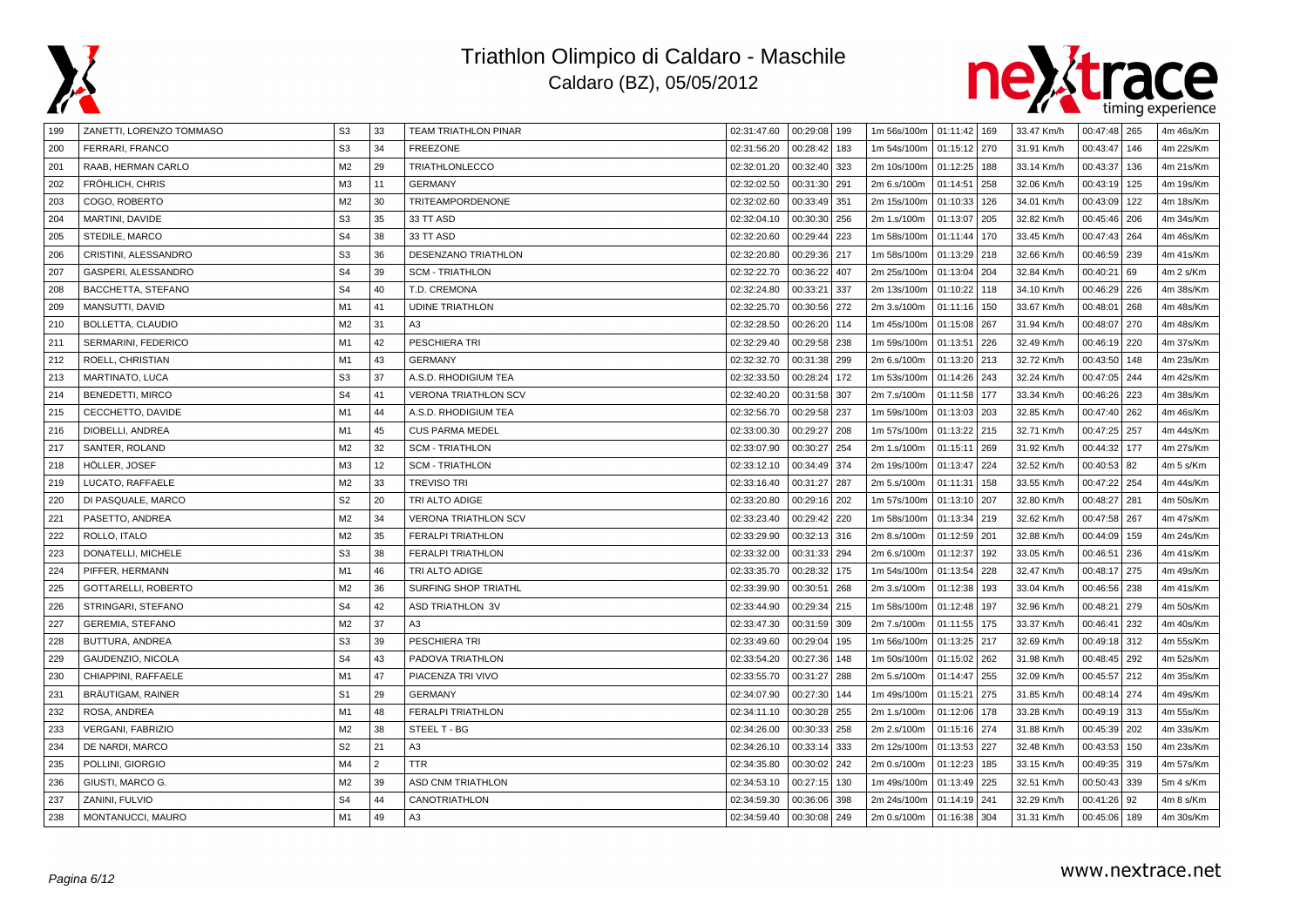



| 239 | GERSTGRASSER, BERNHARD     | M <sub>2</sub> | 40 | <b>SCM - TRIATHLON</b>      | 02:35:12.90 | 00:38:30 426    | 2m 34s/100m | 01:12:18 183 |     | 33.19 Km/h | $00:41:29$ 94 |     | 4m 8 s/Km |
|-----|----------------------------|----------------|----|-----------------------------|-------------|-----------------|-------------|--------------|-----|------------|---------------|-----|-----------|
| 240 | ACCORSI, LUCA              | S <sub>3</sub> | 40 | <b>CUS FERRARA</b>          | 02:35:21.30 | 00:29:03<br>193 | 1m 56s/100m | 01:15:14 272 |     | 31.90 Km/h | 00:48:12      | 273 | 4m 49s/Km |
| 241 | ALGAROTTI, ANDREA          | S <sub>3</sub> | 41 | FERSENTRI A.S.D.            | 02:35:23.10 | 00:33:54<br>354 | 2m 15s/100m | 01:14:14 238 |     | 32.33 Km/h | 00:43:46      | 143 | 4m 22s/Km |
| 242 | <b>BURRINI, MASSIMO</b>    | M2             | 41 | <b>FERALPI TRIATHLON</b>    | 02:35:24.40 | -1              |             | 01:11:58 176 |     |            | 00:48:09      | 272 |           |
| 243 | <b>BRBORICH, JOSE</b>      | S <sub>4</sub> | 45 | TRI.RN.MAROSTICA            | 02:35:28.90 | 00:30:10<br>250 | 2m 0.s/100m | 01:16:55 308 |     | 31.20 Km/h | 00:44:52      | 185 | 4m 29s/Km |
| 244 | VIOLA, ANTONIO             | M1             | 50 | STAFFORA TRIATHLON A        | 02:35:44.10 | 00:29:09<br>201 | 1m 56s/100m | 01:14:44 251 |     | 32.11 Km/h | 00:48:38      | 287 | 4m 51s/Km |
| 245 | OLIVIERI, ALESSANDRO       | M1             | 51 | <b>VERONA TRIATHLON SCV</b> | 02:35:47.40 | 00:29:47<br>228 | 1m 59s/100m | 01:14:10 237 |     | 32.35 Km/h | 00:49:25      | 315 | 4m 56s/Km |
| 246 | LAUDIERI, IVO PAUL         | M1             | 52 | <b>SCM - TRIATHLON</b>      | 02:35:51.50 | 00:29:09<br>200 | 1m 56s/100m | 01:14:20 242 |     | 32.28 Km/h | 00:48:54      | 301 | 4m 53s/Km |
| 247 | PANTALEONI, SIMONE         | M <sub>2</sub> | 42 | <b>TREVISO TRI</b>          | 02:36:05.20 | 00:28:22<br>170 | 1m 53s/100m | 01:11:52 173 |     | 33.39 Km/h | 00:52:30      | 364 | 5m 15s/Km |
| 248 | SALVADERI, MASSIMO         | M <sub>1</sub> | 53 | PIACENZA TRI VIVO           | 02:36:08.10 | 00:29:42<br>221 | 1m 58s/100m | 01:15:41 280 |     | 31.71 Km/h | 00:48:35      | 284 | 4m 51s/Km |
| 249 | LOMBARDI, LUCA             | S <sub>2</sub> | 22 | <b>CUS PARMA MEDEL</b>      | 02:36:23.30 | 00:24:03<br>45  | 1m 36s/100m | 01:15:00 261 |     | 32.0 Km/h  | 00:53:47      | 381 | 5m 22s/Km |
| 250 | <b>BAUER, CHRISTOPH</b>    | S <sub>4</sub> | 46 | <b>GERMANY</b>              | 02:36:27.60 | 00:28:32<br>176 | 1m 54s/100m | 01:21:06 366 |     | 29.59 Km/h | 00:44:31      | 174 | 4m 27s/Km |
| 251 | MONTALBINI, ALESSANDRO     | M <sub>2</sub> | 43 | T. T. RAVENNA               | 02:36:28.20 | 00:28:19<br>168 | 1m 53s/100m | 01:18:27 334 |     | 30.59 Km/h | 00:47:27      | 259 | 4m 44s/Km |
| 252 | SPARER, ANDREAS            | S <sub>3</sub> | 42 | <b>KSV TRIATHLON</b>        | 02:36:29.10 | 00:34:10<br>366 | 2m 16s/100m | 01:13:18 212 |     | 32.74 Km/h | 00:45:27      | 200 | 4m 32s/Km |
| 253 | KAMELGER, ARMIN            | S <sub>3</sub> | 43 | <b>ALTA PUSTERIA</b>        | 02:36:32.00 | 00:31:14<br>280 | 2m 4.s/100m | 01:12:23 186 |     | 33.15 Km/h | 00:50:01      | 326 | 5m 0 s/Km |
| 254 | <b>SCOTTINI, MIRKO</b>     | S <sub>3</sub> | 44 | 33 TT ASD                   | 02:36:37.40 | 00:35:40<br>388 | 2m 22s/100m | 01:16:46 306 |     | 31.26 Km/h | 00:40:02      | 63  | 4m 0 s/Km |
| 255 | MIGLIAVACCA, PIETROALBERTO | S <sub>3</sub> | 45 | <b>TRIATHLON BERGAMO</b>    | 02:36:44.90 | 00:28:43<br>184 | 1m 54s/100m | 01:17:01 310 |     | 31.16 Km/h | 00:47:18      | 253 | 4m 43s/Km |
| 256 | PAGANI, ANTONIO            | M2             | 44 | <b>FREEZONE</b>             | 02:36:47.10 | 00:27:39<br>150 | 1m 50s/100m | 01:19:51     | 351 | 30.05 Km/h | 00:46:29      | 227 | 4m 38s/Km |
| 257 | PALADINI, PAOLO            | S <sub>3</sub> | 46 | <b>GALILEO TRIATHLON</b>    | 02:36:51.90 | 00:29:47<br>229 | 1m 59s/100m | 01:20:32     | 360 | 29.80 Km/h | 00:43:41      | 139 | 4m 22s/Km |
| 258 | <b>GUDINI, MATTEO</b>      | S <sub>3</sub> | 47 | T.D. RIMINI                 | 02:36:56.50 | 00:27:41<br>151 | 1m 50s/100m | 01:19:46     | 350 | 30.08 Km/h | 00:46:16      | 219 | 4m 37s/Km |
| 259 | VARDIERO, VLADI            | M4             | 3  | SPORTIN CLUB NOALE          | 02:36:57.80 | 00:29:45<br>227 | 1m 59s/100m | 01:13:57 229 |     | 32.45 Km/h | 00:50:37      | 337 | 5m 3 s/Km |
| 260 | TIBOLLA, MARCO             | S <sub>3</sub> | 48 | <b>ASD TRIATHLON 3V</b>     | 02:36:58.40 | 00:29:18<br>206 | 1m 57s/100m | 01:14:41 250 |     | 32.13 Km/h | 00:48:57      | 303 | 4m 53s/Km |
| 261 | ZOPPI, ANDREA              | M <sub>2</sub> | 45 | <b>VERONA TRIATHLON SCV</b> | 02:37:07.10 | 00:29:48<br>231 | 1m 59s/100m | 01:11:48 171 |     | 33.42 Km/h | 00:51:46      | 353 | 5m 10s/Km |
| 262 | CASADEI, ALESSANDRO        | M <sub>3</sub> | 13 | <b>TTR</b>                  | 02:37:20.60 | 00:31:08<br>279 | 2m 4.s/100m | 01:12:51     | 198 | 32.94 Km/h | 00:51:15      | 345 | 5m 7 s/Km |
| 263 | CLOCHE, ULRICH             | M <sub>2</sub> | 46 | FLIPPER CALL2U ASCOL        | 02:37:21.90 | 00:34:03<br>362 | 2m 16s/100m | 01:13:08 206 |     | 32.81 Km/h | 00:46:28      | 225 | 4m 38s/Km |
| 264 | LARCHER, STEFANO           | S <sub>3</sub> | 49 | 33 TT ASD                   | 02:37:25.00 | 00:36:53<br>413 | 2m 27s/100m | 01:12:19 184 |     | 33.18 Km/h | 00:44:19      | 164 | 4m 25s/Km |
| 265 | PANTALEONI, NICOLA         | M <sub>3</sub> | 14 | <b>TREVISO TRI</b>          | 02:37:29.40 | 00:27:26<br>142 | 1m 49s/100m | 01:13:39 220 |     | 32.58 Km/h | 00:54:21      | 390 | 5m 26s/Km |
| 266 | ZONZINI, INNOCENZO         | M <sub>2</sub> | 47 | T.D. RIMINI                 | 02:37:30.10 | 00:33:18<br>335 | 2m 13s/100m | 01:14:55 259 |     | 32.03 Km/h | 00:46:01      | 213 | 4m 36s/Km |
| 267 | CINQUETTI, LUCIO           | M <sub>2</sub> | 48 | <b>FUMANE TRIATHLON</b>     | 02:37:33.80 | 00:31:47<br>304 | 2m 7.s/100m | 01:15:55 287 |     | 31.61 Km/h | 00:47:23      | 255 | 4m 44s/Km |
| 268 | PARISOTTO, PAOLO           | M <sub>2</sub> | 49 | <b>ASD TRIATHLON 3V</b>     | 02:37:37.40 | 00:24:30<br>63  | 1m 37s/100m | 01:15:46 281 |     | 31.67 Km/h | 00:54:11      | 388 | 5m 25s/Km |
| 269 | MITTERRUTZNER, PETER       | M1             | 54 | BRESSANONE NUOTO            | 02:37:38.70 | 00:36:04<br>397 | 2m 24s/100m | 01:13:46 223 |     | 32.53 Km/h | 00:45:21      | 197 | 4m 32s/Km |
| 270 | GIBERTONI, ALESSANDRO      | M <sub>2</sub> | 50 | <b>FERRARA TRIATH</b>       | 02:37:41.40 | 00:31:28<br>289 | 2m 5.s/100m | 01:16:35 303 |     | 31.33 Km/h | 00:47:02      | 241 | 4m 42s/Km |
| 271 | KUEN, ROLAND               | M <sub>2</sub> | 51 | <b>SCM - TRIATHLON</b>      | 02:37:42.50 | 00:36:15<br>405 | 2m 24s/100m | 01:13:23 216 |     | 32.70 Km/h | 00:45:17      | 195 | 4m 31s/Km |
| 272 | FACCONI, MASSIMO           | M3             | 15 | <b>DDS</b>                  | 02:37:50.60 | 00:30:56<br>271 | 2m 3.s/100m | 01:15:07 266 |     | 31.95 Km/h | 00:48:54      | 302 | 4m 53s/Km |
| 273 | OLIARI, RICCARDO           | M <sub>1</sub> | 55 | 33 TT ASD                   | 02:38:01.20 | 00:33:58<br>355 | 2m 15s/100m | 01:15:26 276 |     | 31.81 Km/h | 00:45:44      | 205 | 4m 34s/Km |
| 274 | PALLANCH, MATTEO           | S <sub>3</sub> | 50 | <b>CUS TRENTO CTT</b>       | 02:38:01.80 | 00:30:17<br>251 | 2m 1.s/100m | 01:15:53 285 |     | 31.62 Km/h | 00:48:47      | 294 | 4m 52s/Km |
| 275 | SINN, DANIEL               | S <sub>3</sub> | 51 | <b>KSV TRIATHLON</b>        | 02:38:07.10 | 00:31:37<br>297 | 2m 6.s/100m | 01:11:49 172 |     | 33.41 Km/h | 00:51:40      | 351 | 5m 10s/Km |
| 276 | REICHKENDLER, MARKUS       | M1             | 56 | <b>AUSTRIA</b>              | 02:38:13.60 | 00:34:50<br>376 | 2m 19s/100m | 01:09:46 99  |     | 34.40 Km/h | 00:48:50      | 297 | 4m 53s/Km |
| 277 | SOLAROLI, DANIELE          | M <sub>2</sub> | 52 | T. T. RAVENNA               | 02:38:15.10 | 00:28:43<br>185 | 1m 54s/100m | 01:18:14 330 |     | 30.67 Km/h | 00:48:07      | 269 | 4m 48s/Km |
| 278 | CERCHIER, FRANCESCO        | M <sub>2</sub> | 53 | <b>TRIATHLON CAORLE</b>     | 02:38:21.90 | 00:32:32<br>320 | 2m 10s/100m | 01:14:45 253 |     | 32.10 Km/h | 00:46:36 231  |     | 4m 39s/Km |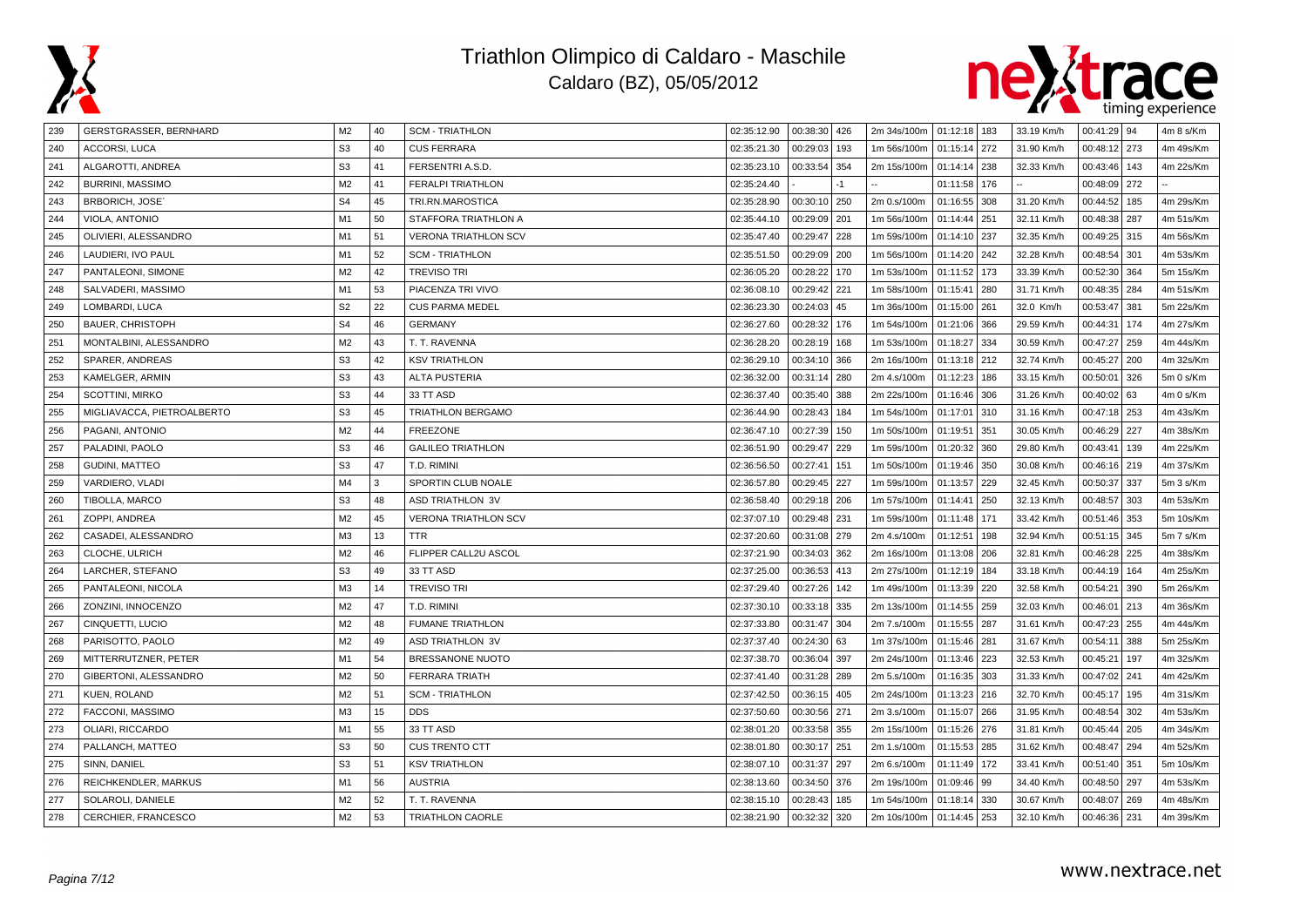



| 279 | MIZZOTTI, ALBERTO             | M1             | 57 | <b>CUS PRO PATRIA SCOTT</b> | 02:38:29.60 | 00:29:16   203  | 1m 57s/100m   01:14:45   254 |              |     | 32.10 Km/h | $00:50:48$ 340    |     | 5m 4 s/Km |
|-----|-------------------------------|----------------|----|-----------------------------|-------------|-----------------|------------------------------|--------------|-----|------------|-------------------|-----|-----------|
| 280 | ANGHEBEN, RICCARDO            | S <sub>4</sub> | 47 | 33 TT ASD                   | 02:38:37.90 | 00:33:20<br>336 | 2m 13s/100m                  | 01:16:16 296 |     | 31.46 Km/h | 00:46:20<br>  221 |     | 4m 38s/Km |
| 281 | TINE, BOROVNIK                | S <sub>3</sub> | 52 | <b>SLOVENIA</b>             | 02:38:41.40 | 00:28:49<br>187 | 1m 55s/100m                  | 01:18:09 329 |     | 30.71 Km/h | 00:48:20<br>278   |     | 4m 49s/Km |
| 282 | VOLANI, ALESSIO               | M1             | 58 | 33 TT ASD                   | 02:38:43.10 | 00:32:00<br>310 | 2m 7.s/100m                  | 01:13:58 231 |     | 32.44 Km/h | 00:50:11<br>331   |     | 5m 1 s/Km |
| 283 | FONTANINI, TIZIANO            | M1             | 59 | <b>TRIATHLON CREMONA ST</b> | 02:38:46.30 | 00:29:32<br>212 | 1m 58s/100m                  | 01:16:33 301 |     | 31.35 Km/h | 00:49:35<br>320   |     | 4m 57s/Km |
| 284 | PEREZ, MARCO                  | M1             | 60 | <b>KSV TRIATHLON</b>        | 02:38:47.10 | 00:34:47<br>373 | 2m 19s/100m                  | 01:16:24 300 |     | 31.41 Km/h | 00:45:12          | 192 | 4m 31s/Km |
| 285 | <b>BOCCALINI, ENRICO</b>      | M <sub>2</sub> | 54 | PESARO TRIATHLON            | 02:38:49.00 | 00:33:26<br>338 | 2m 13s/100m                  | 01:16:20 298 |     | 31.44 Km/h | 00:46:31          | 228 | 4m 39s/Km |
| 286 | GALLMETZER, EGON              | M <sub>2</sub> | 55 | LC BOZEN                    | 02:38:54.00 | 00:32:20<br>319 | 2m 9.s/100m                  | 01:12:59 200 |     | 32.88 Km/h | 00:49:30<br>317   |     | 4m 57s/Km |
| 287 | <b>TASSI PISTARELLI, RAUL</b> | M1             | 61 | T.D. RIMINI                 | 02:38:59.50 | 00:31:36<br>296 | 2m 6.s/100m                  | 01:19:39 348 |     | 30.13 Km/h | 00:44:44          | 183 | 4m 28s/Km |
| 288 | MANTINGER, ARMIN              | M <sub>2</sub> | 56 | <b>KSV TRIATHLON</b>        | 02:39:04.90 | 00:33:59<br>356 | 2m 15s/100m                  | 01:15:14 271 |     | 31.90 Km/h | 00:46:14<br>217   |     | 4m 37s/Km |
| 289 | SITZMANN, GUENTHER            | M1             | 62 | <b>ASD TRIATHLON 3V</b>     | 02:39:12.50 | 00:36:12<br>403 | 2m 24s/100m                  | 01:14:48 256 |     | 32.08 Km/h | 00:45:17          | 196 | 4m 31s/Km |
| 290 | ROTOLO, DANIELE               | S <sub>2</sub> | 23 | TRI ALTO ADIGE              | 02:39:12.90 | 00:34:54<br>377 | 2m 19s/100m                  | 01:16:14 295 |     | 31.48 Km/h | 00:43:17          | 124 | 4m 19s/Km |
| 291 | <b>CECCON, JURI</b>           | M1             | 63 | 47 ANNO DOMINI              | 02:40:02.40 | 00:30:24<br>253 | 2m 1.s/100m                  | 01:19:20 343 |     | 30.25 Km/h | 00:47:52<br>266   |     | 4m 47s/Km |
| 292 | NOGAROLE, MARCO               | M1             | 64 | A.S.D. VICENZA TRIAT        | 02:40:03.20 | 00:30:06<br>245 | 2m 0.s/100m                  | 01:17:30 322 |     | 30.96 Km/h | 00:49:21<br>314   |     | 4m 56s/Km |
| 293 | RENZI, FRANZ W.               | M <sub>5</sub> |    | TRI ALTO ADIGE              | 02:40:05.80 | 00:33:31<br>341 | 2m 14s/100m                  | 01:17:21 318 |     | 31.02 Km/h | 00:44:16          | 162 | 4m 25s/Km |
| 294 | RUNER, MICHAEL                | S <sub>1</sub> | 30 | LC BOZEN                    | 02:40:21.20 | 00:26:14<br>111 | 1m 44s/100m                  | 01:11:30 157 |     | 33.56 Km/h | 00:59:56          | 423 | 5m 59s/Km |
| 295 | OSS, ENRICO                   | M1             | 65 | <b>TREVISO TRI</b>          | 02:40:35.80 | 00:29:18<br>205 | 1m 57s/100m                  | 01:18:04 328 |     | 30.74 Km/h | 00:50:05<br>330   |     | 5m 0 s/Km |
| 296 | STRAIN, FULVIO                | M3             | 16 | <b>ALPE ADRIA</b>           | 02:40:36.70 | 00:36:45<br>412 | 2m 27s/100m                  | 01:17:16 317 |     | 31.06 Km/h | 00:43:51          | 149 | 4m 23s/Km |
| 297 | FARONI, MASSIMO               | M <sub>3</sub> | 17 | CANOTRIATHLON               | 02:40:38.40 | 00:39:08<br>429 | 2m 36s/100m                  | 01:11:39 163 |     | 33.49 Km/h | 00:47:05<br>243   |     | 4m 42s/Km |
| 298 | ANASTASIO, DIEGO              | M1             | 66 | A.S.D. RHODIGIUM TEA        | 02:40:40.60 | 00:28:37<br>177 | 1m 54s/100m                  | 01:17:10 314 |     | 31.10 Km/h | 00:51:33          | 348 | 5m 9 s/Km |
| 299 | POZZOBON, UMBERTO             | S <sub>4</sub> | 48 | 47 ANNO DOMINI              | 02:40:55.30 | 00:32:08<br>314 | 2m 8.s/100m                  | 01:16:39 305 |     | 31.31 Km/h | 00:49:48<br>324   |     | 4m 58s/Km |
| 300 | APFELTHALER, BERNHARD         | M1             | 67 | <b>AUSTRIA</b>              | 02:40:59.50 | 00:29:53<br>234 | 1m 59s/100m                  | 01:14:38 249 |     | 32.15 Km/h | 00:52:56          | 366 | 5m 17s/Km |
| 301 | FACCHINELLO, NICOLA           | S <sub>3</sub> | 53 | PADOVANUOTO DYNAMICA        | 02:41:01.10 | 00:28:55<br>189 | 1m 55s/100m                  | 01:20:50 363 |     | 29.69 Km/h | 00:48:36          | 285 | 4m 51s/Km |
| 302 | ARGENTON, FRANCESCO           | M <sub>3</sub> | 18 | PADOVANUOTO DYNAMICA        | 02:41:11.10 | 00:29:56<br>236 | 1m 59s/100m                  | 01:20:03 354 |     | 29.98 Km/h | 00:48:45<br>291   |     | 4m 52s/Km |
| 303 | FOSCARINI, MASSIMILIANO       | M1             | 68 | PADOVANUOTO DYNAMICA        | 02:41:13.70 | 00:33:47<br>350 | 2m 15s/100m                  | 01:15:04 263 |     | 31.97 Km/h | 00:50:03<br>328   |     | 5m 0 s/Km |
| 304 | AIELLI, MATTEO                | S <sub>3</sub> | 54 | DESENZANO TRIATHLON         | 02:41:22.40 | 00:31:32<br>293 | 2m 6.s/100m                  | 01:17:23 319 |     | 31.01 Km/h | 00:48:51<br>300   |     | 4m 53s/Km |
| 305 | DALLAGIACOMA, MATTEO          | S <sub>2</sub> | 24 | <b>CUS TRENTO CTT</b>       | 02:41:27.80 | 00:32:04<br>312 | 2m 8.s/100m                  | 01:17:08 312 |     | 31.11 Km/h | 00:48:35<br>283   |     | 4m 51s/Km |
| 306 | HANNY, ANDREAS                | S <sub>4</sub> | 49 | <b>SCM - TRIATHLON</b>      | 02:41:29.20 | 00:35:20<br>379 | 2m 21s/100m                  | 01:17:09 313 |     | 31.10 Km/h | 00:45:53<br>211   |     | 4m 35s/Km |
| 307 | SOMMAGGIO, DAVIDE             | S <sub>4</sub> | 50 | TRI.RN.MAROSTICA            | 02:41:38.70 | 00:29:31<br>211 | 1m 58s/100m                  | 01:17:35 324 |     | 30.93 Km/h | 00:50:56<br>343   |     | 5m 5 s/Km |
| 308 | <b>BALDERI, ANDREA</b>        | M <sub>2</sub> | 57 | <b>CUS FERRARA</b>          | 02:41:51.80 | 00:30:05<br>244 | 2m 0.s/100m                  | 01:17:34 323 |     | 30.94 Km/h | 00:51:22<br>347 ا |     | 5m 8 s/Km |
| 309 | ALBRECHT, OTTO                | M <sub>2</sub> | 58 | <b>AUSTRIA</b>              | 02:41:52.90 | 00:34:01<br>358 | 2m 16s/100m                  | 01:17:05 311 |     | 31.13 Km/h | 00:47:05 245      |     | 4m 42s/Km |
| 310 | <b>BAGGIO, DAVIDE</b>         | M <sub>1</sub> | 69 | TRIBU'                      | 02:41:57.40 | 00:31:48<br>306 | 2m 7.s/100m                  | 01:16:35 302 |     | 31.33 Km/h | 00:48:39<br>288   |     | 4m 51s/Km |
| 311 | PAVANELLO, ROBERTO            | M <sub>1</sub> | 70 | <b>TREVISO TRI</b>          | 02:42:02.20 | 00:30:03<br>243 | 2m 0.s/100m                  | 01:17:01 309 |     | 31.16 Km/h | 00:51:40<br>352   |     | 5m 10s/Km |
| 312 | PAOLI, ALEXANDER              | S <sub>2</sub> | 25 | <b>KSV TRIATHLON</b>        | 02:42:21.80 | 00:31:24<br>285 | 2m 5.s/100m                  | 01:17:59 327 |     | 30.77 Km/h | 00:49:14<br>308   |     | 4m 55s/Km |
| 313 | <b>BIANCHINI, SIMONE</b>      | S <sub>2</sub> | 26 | T.D. RIMINI                 | 02:42:27.10 | 00:28:28<br>173 | 1m 53s/100m                  | 01:19:31     | 346 | 30.18 Km/h | 00:52:03<br>358   |     | 5m 12s/Km |
| 314 | BENAZZI, GIANLUCA             | S <sub>3</sub> | 55 | CANOTRIATHLON               | 02:42:35.80 | 00:36:03<br>395 | 2m 24s/100m                  | 01:14:26     | 244 | 32.24 Km/h | 00:48:50          | 298 | 4m 53s/Km |
| 315 | <b>GENTILE, ANDREA</b>        | M <sub>3</sub> | 19 | T. T. RAVENNA               | 02:42:39.80 | 00:28:51<br>188 | 1m 55s/100m                  | 01:19:37 347 |     | 30.14 Km/h | 00:50:53<br>342   |     | 5m 5 s/Km |
| 316 | DEMONTIS, LUCA                | M1             | 71 | T. T. RAVENNA               | 02:42:56.10 | 00:30:34<br>259 | 2m 2.s/100m                  | 01:20:04 355 |     | 29.97 Km/h | 00:49:38<br>322   |     | 4m 57s/Km |
| 317 | BASTIANON, MAURIZIO           | S <sub>4</sub> | 51 | A <sub>3</sub>              | 02:42:57.90 | 00:36:08<br>402 | 2m 24s/100m                  | 01:14:49 257 |     | 32.07 Km/h | 00:48:48<br>  295 |     | 4m 52s/Km |
| 318 | LOMONACO, LORENZO             | S <sub>4</sub> | 52 | PESCHIERA TRI               | 02:43:06.20 | 00:31:02<br>275 | 2m 4.s/100m                  | 01:20:14 356 |     | 29.91 Km/h | 00:47:27          | 258 | 4m 44s/Km |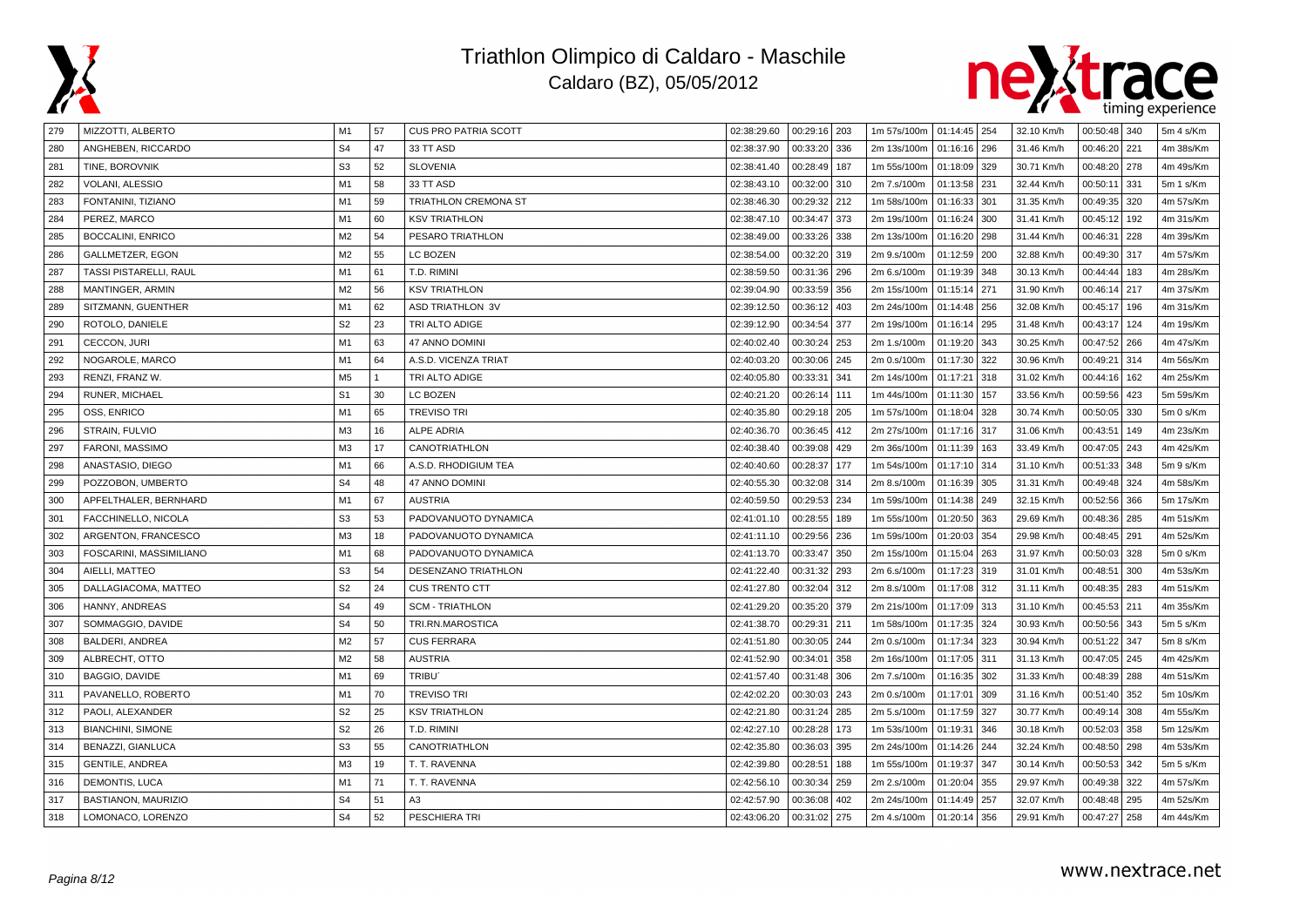



| 319 | MAZZOTTI, FILIPPO        | S <sub>3</sub> | 56             | T. T. RAVENNA               | 02:43:27.40 | 00:29:33 214    | 1m 58s/100m   01:13:14   209 |              |     | 32.77 Km/h | 00:58:48 421 |     | 5m 52s/Km |
|-----|--------------------------|----------------|----------------|-----------------------------|-------------|-----------------|------------------------------|--------------|-----|------------|--------------|-----|-----------|
| 320 | BELFIORE, FRANCESCO      | S <sub>2</sub> | 27             | PESARO TRIATHLON            | 02:43:29.80 | 00:29:50<br>232 | 1m 59s/100m                  | 01:18:43 336 |     | 30.48 Km/h | 00:51:37     | 350 | 5m 9 s/Km |
| 321 | MANCINI, STEFANO         | S <sub>3</sub> | 57             | <b>FUMANE TRIATHLON</b>     | 02:43:36.90 | 00:29:41<br>219 | 1m 58s/100m                  | 01:21:41     | 372 | 29.38 Km/h | 00:48:51     | 299 | 4m 53s/Km |
| 322 | GATTI, DIEGO             | S <sub>4</sub> | 53             | <b>ASD CNM TRIATHLON</b>    | 02:43:37.50 | 00:26:26<br>115 | 1m 45s/100m                  | 01:20:47     | 361 | 29.70 Km/h | 00:53:20     | 374 | 5m 19s/Km |
| 323 | SATTIN, ROBERTO          | S <sub>3</sub> | 58             | PADOVA TRIATHLON            | 02:43:42.70 | 00:31:59<br>308 | 2m 7.s/100m                  | 01:26:24     | 414 | 27.77 Km/h | 00:42:45     | 115 | 4m 16s/Km |
| 324 | DAL PONT, LUCA           | S <sub>1</sub> | 31             | <b>GIRELLI DALLA ROSA</b>   | 02:43:47.10 | 00:30:37<br>261 | 2m 2.s/100m                  | 01:19:00     | 340 | 30.37 Km/h | 00:51:00     | 344 | 5m 5 s/Km |
| 325 | VICENTINI, MARCELLO      | S <sub>2</sub> | 28             | 33 TT ASD                   | 02:43:56.30 | 00:34:02<br>360 | 2m 16s/100m                  | 01:17:11     | 315 | 31.09 Km/h | 00:50:29     | 336 | 5m 2 s/Km |
| 326 | <b>BRANDINI, STEFANO</b> | S <sub>4</sub> | 54             | T. T. RAVENNA               | 02:43:56.80 | 00:34:02<br>359 | 2m 16s/100m                  | 01:17:14     | 316 | 31.07 Km/h | 00:50:01     | 327 | 5m 0 s/Km |
| 327 | BAI, DAVIDE              | S <sub>3</sub> | 59             | PRO PATRIA A.R.C. B         | 02:44:24.30 | $-1$            |                              | 01:17:23     | 320 |            | 00:49:01     | 304 |           |
| 328 | MORRIONE, MAURIZIO       | M4             | $\overline{a}$ | <b>ASD TRIATHLON 3V</b>     | 02:44:32.00 | 00:31:38<br>300 | 2m 6.s/100m                  | 01:20:57     | 365 | 29.64 Km/h | 00:49:15     | 309 | 4m 55s/Km |
| 329 | MENGARELLI, ROBERTO      | M <sub>1</sub> | 72             | T. T. RAVENNA               | 02:44:37.60 | 00:26:57<br>121 | 1m 47s/100m                  | 01:19:18     | 342 | 30.26 Km/h | 00:55:20     | 402 | 5m 31s/Km |
| 330 | PEZZATO, CLAUDIO         | M1             | 73             | 33 TT ASD                   | 02:44:39.90 | 00:35:22<br>381 | 2m 21s/100m                  | 01:16:04     | 291 | 31.55 Km/h | 00:48:36     | 286 | 4m 51s/Km |
| 331 | PASIN, PAOLO             | M3             | 20             | <b>TREVISO TRI</b>          | 02:44:40.20 | 00:33:27<br>340 | 2m 13s/100m                  | 01:20:31     | 359 | 29.80 Km/h | 00:47:04     | 242 | 4m 42s/Km |
| 332 | MICCICHE', MASSIMO       | M1             | 74             | STEEL T - BG                | 02:44:49.20 | 00:33:53<br>353 | 2m 15s/100m                  | 01:21:26 370 |     | 29.47 Km/h | 00:46:16 218 |     | 4m 37s/Km |
| 333 | <b>BLASIGH, MARCO</b>    | S <sub>3</sub> | 60             | <b>REACTION TRIATHON</b>    | 02:44:50.70 | 00:31:29<br>290 | 2m 5.s/100m                  | 01:20:27     | 358 | 29.83 Km/h | 00:50:13     | 332 | 5m 1 s/Km |
| 334 | RUSTICHELLI, DANIELE     | S <sub>3</sub> | 61             | <b>ASD TRIATHLON 3V</b>     | 02:44:53.30 | 00:32:18<br>318 | 2m 9.s/100m                  | 01:22:25     | 380 | 29.12 Km/h | 00:47:00     | 240 | 4m 42s/Km |
| 335 | ROCCHI, ALESSANDRO       | S <sub>4</sub> | 55             | A.S. DELFINO                | 02:45:35.80 | 00:33:32<br>343 | 2m 14s/100m                  | 01:23:22     | 389 | 28.78 Km/h | 00:45:14     | 193 | 4m 31s/Km |
| 336 | FRIGO, FRANCESCO         | S <sub>2</sub> | 29             | <b>TRAGUARDO VOLANTE</b>    | 02:45:48.30 | 00:29:52<br>233 | 1m 59s/100m                  | 01:17:46     | 326 | 30.86 Km/h | 00:55:33     | 405 | 5m 33s/Km |
| 337 | MARIN, ANDREA            | M1             | 75             | <b>FREETIME TRIATHLON</b>   | 02:46:09.30 | 00:31:00<br>274 | 2m 4.s/100m                  | 01:19:22     | 344 | 30.23 Km/h | 00:52:13     | 360 | 5m 13s/Km |
| 338 | <b>MOLTONI, MORENO</b>   | M <sub>2</sub> | 59             | <b>CUS FERRARA</b>          | 02:46:12.10 | 00:33:11<br>330 | 2m 12s/100m                  | 01:18:41     | 335 | 30.50 Km/h | 00:51:47     | 355 | 5m 10s/Km |
| 339 | FORT, DOMENICO           | M <sub>2</sub> | 60             | <b>TEAM UCSA</b>            | 02:46:24.30 | 00:35:50<br>391 | 2m 23s/100m                  | 01:16:23     | 299 | 31.42 Km/h | 00:50:39     | 338 | 5m 3 s/Km |
| 340 | DAL MOLIN, ALBERTO       | S <sub>3</sub> | 62             | <b>TRAGUARDO VOLANTE</b>    | 02:46:26.90 | 00:30:07<br>248 | 2m 0.s/100m                  | 01:15:05 264 |     | 31.96 Km/h | 00:56:35     | 410 | 5m 39s/Km |
| 341 | SAPUPPO, FEDERICO        | M <sub>1</sub> | 76             | <b>ASD CNM TRIATHLON</b>    | 02:46:48.40 | 00:33:16<br>334 | 2m 13s/100m                  | 01:18:45     | 337 | 30.47 Km/h | 00:50:20     | 334 | 5m 1 s/Km |
| 342 | MORIGGL, MARKUS WALTER   | S <sub>4</sub> | 56             | <b>SCM - TRIATHLON</b>      | 02:46:49.80 | 00:29:33<br>213 | 1m 58s/100m                  | 01:19:22     | 345 | 30.23 Km/h | 00:52:55     | 365 | 5m 17s/Km |
| 343 | TASSI, ALESSANDRO        | M1             | 77             | <b>G.S.PASTA GRANAROLO</b>  | 02:46:50.70 | 00:41:07<br>437 | 2m 44s/100m                  | 01:13:58 232 |     | 32.44 Km/h | 00:49:16     | 311 | 4m 55s/Km |
| 344 | INNERHOFER, MARKUS       | M1             | 78             | <b>AUSTRIA</b>              | 02:46:55.30 | 00:38:29<br>425 | 2m 33s/100m                  | 01:16:05 292 |     | 31.54 Km/h | 00:48:29     | 282 | 4m 50s/Km |
| 345 | ZANFORLIN, MAURIZIO      | M <sub>3</sub> | 21             | <b>TRIATHLON CREMONA ST</b> | 02:47:04.40 | 00:36:07<br>400 | 2m 24s/100m                  | 01:18:23     | 332 | 30.61 Km/h | 00:50:18     | 333 | 5m 1 s/Km |
| 346 | FELLES, MASSIMO          | M <sub>3</sub> | 22             | <b>CANOTRIATHLON</b>        | 02:47:10.00 | 00:44:11<br>445 | 2m 56s/100m                  | 01:15:48     | 282 | 31.66 Km/h | 00:44:52     | 184 | 4m 29s/Km |
| 347 | CASAGRANDA, GERMANO      | M <sub>3</sub> | 23             | <b>ASD TRIATHLON 3V</b>     | 02:47:16.20 | 00:33:36<br>347 | 2m 14s/100m                  | 01:14:10     | 236 | 32.35 Km/h | 00:55:07     | 398 | 5m 30s/Km |
| 348 | DE GASPARI, ENRICO       | M1             | 79             | <b>TREVISO TRI</b>          | 02:47:21.00 | 00:43:53<br>444 | 2m 55s/100m                  | 01:15:32     | 277 | 31.77 Km/h | 00:44:21     | 165 | 4m 26s/Km |
| 349 | FLORA, MAURO             | M3             | 24             | <b>VENEZIA TRATHLON</b>     | 02:47:43.10 | 00:33:37<br>348 | 2m 14s/100m                  | 01:13:39 221 |     | 32.58 Km/h | 00:53:42     | 378 | 5m 22s/Km |
| 350 | PARISI, DAVIDE           | M <sub>2</sub> | 61             | <b>ASD TRIATHLON 3V</b>     | 02:47:58.10 | 00:35:26<br>382 | 2m 21s/100m                  | 01:16:02     | 288 | 31.56 Km/h | 00:52:12     | 359 | 5m 13s/Km |
| 351 | TINAZZI, VALERIO         | M1             | 80             | <b>FERALPI TRIATHLON</b>    | 02:48:03.60 | 00:35:22<br>380 | 2m 21s/100m                  | 01:21:16 368 |     | 29.53 Km/h | 00:47:06 246 |     | 4m 42s/Km |
| 352 | PANZAVOLTA, PAOLO        | M4             | 5              | PADOVANUOTO DYNAMICA        | 02:48:14.00 | 00:32:37<br>322 | 2m 10s/100m                  | 01:15:08 268 |     | 31.94 Km/h | 00:55:33     | 406 | 5m 33s/Km |
| 353 | ZONZINI, MATTEO          | M1             | 81             | TRAGUARDO VOLANTE           | 02:48:22.60 | 00:25:06<br>80  | 1m 40s/100m                  | 01:25:32     | 410 | 28.05 Km/h | 00:54:10     | 386 | 5m 25s/Km |
| 354 | COCCHETTO, EMILIANO      | S <sub>4</sub> | 57             | 47 ANNO DOMINI              | 02:48:27.80 | 00:29:45<br>225 | 1m 59s/100m                  | 01:21:43     | 374 | 29.36 Km/h | 00:54:29     | 393 | 5m 26s/Km |
| 355 | MARAZZATO, MAURO         | M1             | 82             | 47 ANNO DOMINI              | 02:48:28.10 | 00:32:41<br>324 | 2m 10s/100m                  | 01:20:14     | 357 | 29.91 Km/h | 00:53:03     | 367 | 5m 18s/Km |
| 356 | DICATI, NICOLA           | M <sub>2</sub> | 62             | PADOVANUOTO DYNAMICA        | 02:48:37.10 | 00:30:53<br>269 | 2m 3.s/100m                  | 01:21:48 376 |     | 29.33 Km/h | 00:53:16 371 |     | 5m 19s/Km |
| 357 | DEGLI ESPOSTI, DANIELE   | S <sub>3</sub> | 63             | S.N. CASTIGLIONE            | 02:48:47.60 | 00:32:45<br>325 | 2m 10s/100m                  | 01:19:59     | 353 | 30.00 Km/h | 00:53:20     | 373 | 5m 19s/Km |
| 358 | DANIEL, FRANZ            | S <sub>3</sub> | 64             | <b>GERMANY</b>              | 02:49:40.50 | 00:28:39<br>180 | 1m 54s/100m                  | 01:23:17     | 385 | 28.81 Km/h | 00:54:01     | 384 | 5m 24s/Km |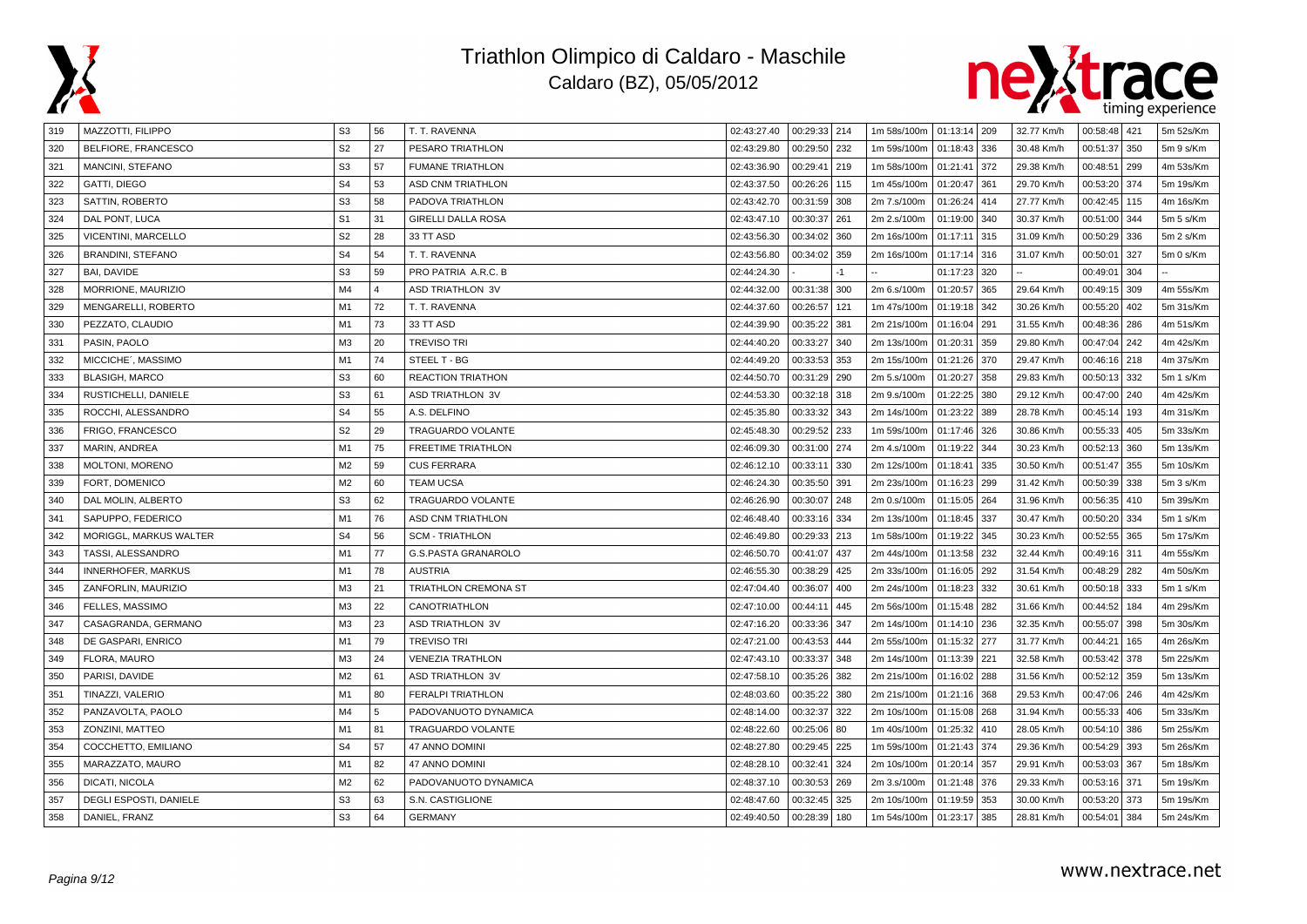



| 359 | PERUFFO, FABIANO          | S <sub>4</sub> | 58             | CANOTRIATHLON               | 02:49:41.70 | 00:34:45 371 |     | 2m 19s/100m   01:21:42   373 |              |     | 29.37 Km/h | 00:49:39 323      | 4m 57s/Km |
|-----|---------------------------|----------------|----------------|-----------------------------|-------------|--------------|-----|------------------------------|--------------|-----|------------|-------------------|-----------|
| 360 | PIERETTI, LUCA            | M1             | 83             | PEPERONCINO TEAM            | 02:49:51.90 | 00:37:45     | 417 | 2m 30s/100m                  | 01:18:56 339 |     | 30.40 Km/h | 00:49:13 306      | 4m 55s/Km |
| 361 | MUNARI, DANIELE           | S <sub>2</sub> | 30             | <b>VERONA TRIATHLON SCV</b> | 02:49:52.60 | 00:29:16     | 204 | 1m 57s/100m                  | 01:25:26     | 409 | 28.09 Km/h | 00:52:02<br>357   | 5m 12s/Km |
| 362 | GREGORI, RAFFAELLO        | S <sub>4</sub> | 59             | 33 TT ASD                   | 02:50:14.60 | 00:33:12     | 331 | 2m 12s/100m                  | 01:23:19     | 387 | 28.80 Km/h | 00:48:46 293      | 4m 52s/Km |
| 363 | ROVATTI, MASSIMILIANO     | M1             | 84             | <b>FERALPI TRIATHLON</b>    | 02:50:19.70 | 00:31:34     | 295 | 2m 6.s/100m                  | 01:23:49     | 396 | 28.63 Km/h | 00:51:51<br>356   | 5m 11s/Km |
| 364 | GIULIANELLI, ENRICO       | M <sub>2</sub> | 63             | T.D. RIMINI                 | 02:50:24.30 | 00:35:47     | 389 | 2m 23s/100m                  | 01:24:16     | 401 | 28.48 Km/h | 00:46:49 235      | 4m 40s/Km |
| 365 | RUIZ, CESAR               | M <sub>1</sub> | 85             | SOCIETA' SOSPESA            | 02:50:44.40 | 00:33:12     | 332 | 2m 12s/100m                  | 01:27:10     | 417 | 27.53 Km/h | 00:48:21<br>280   | 4m 50s/Km |
| 366 | ZANATTA, UMBERTO          | S <sub>4</sub> | 60             | 47 ANNO DOMINI              | 02:50:44.50 | 00:39:04     | 428 | 2m 36s/100m                  | 01:19:14     | 341 | 30.29 Km/h | 00:49:16 310      | 4m 55s/Km |
| 367 | <b>GRENZI, GRAZIANO</b>   | M <sub>1</sub> | 86             | SURFING SHOP TRIATHL        | 02:50:50.70 | 00:33:50     | 352 | 2m 15s/100m                  | 01:17:44     | 325 | 30.87 Km/h | 00:55:26 403      | 5m 32s/Km |
| 368 | CARRARO, EMILIO           | M1             | 87             | <b>ASD TRIATHLON 3V</b>     | 02:50:59.10 | 00:40:35     | 435 | 2m 42s/100m                  | 01:19:42     | 349 | 30.11 Km/h | 00:47:37<br>l 261 | 4m 45s/Km |
| 369 | GHIRARDANI, ANDREA        | S <sub>2</sub> | 31             | <b>CUS PARMA MEDEL</b>      | 02:51:15.90 | 00:30:19     | 252 | 2m 1.s/100m                  | 01:24:21     | 403 | 28.45 Km/h | 00:53:49 382      | 5m 22s/Km |
| 370 | PELLOGIA, GIANCARLO       | M4             | 6              | <b>FERALPI TRIATHLON</b>    | 02:51:44.10 | 00:41:30     | 439 | 2m 46s/100m                  | 01:18:17     | 331 | 30.65 Km/h | 00:47:07 249      | 4m 42s/Km |
| 371 | PRIOLA, MIRKO             | S <sub>4</sub> | 61             | TREVISO TRI                 | 02:51:45.00 | 00:40:20     | 433 | 2m 41s/100m                  | 01:18:54     | 338 | 30.41 Km/h | 00:48:43   290    | 4m 52s/Km |
| 372 | BECKER, UWE               | M <sub>2</sub> | 64             | <b>GERMANY</b>              | 02:51:51.00 | 00:34:31     | 370 | 2m 18s/100m                  | 01:23:33     | 392 | 28.72 Km/h | 00:50:23 335      | 5m 2 s/Km |
| 373 | PANGRAZZI, MASSIMO        | M <sub>2</sub> | 65             | FERSENTRI A.S.D.            | 02:52:05.30 | 00:33:32     | 344 | 2m 14s/100m                  | 01:25:57     | 413 | 27.92 Km/h | 00:48:18 277      | 4m 49s/Km |
| 374 | STRIPPARO, WILLIAM        | M1             | 88             | TEAM UCSA                   | 02:52:08.30 | 00:34:03     | 363 | 2m 16s/100m                  | 01:23:20     | 388 | 28.8 Km/h  | 00:51:17 346      | 5m 7 s/Km |
| 375 | GUALDONI, ROBERTO         | S <sub>4</sub> | 62             | <b>TEAM UCSA</b>            | 02:52:08.80 | 00:41:19     | 438 | 2m 45s/100m                  | 01:15:34     | 278 | 31.76 Km/h | 00:50:53 341      | 5m 5 s/Km |
| 376 | DE ZORDO, PHILIPP         | S <sub>2</sub> | 32             | LC BOZEN                    | 02:52:17.00 | 00:30:33     | 257 | 2m 2.s/100m                  | 01:22:09     | 378 | 29.21 Km/h | 00:55:07<br> 400  | 5m 30s/Km |
| 377 | <b>BURATTI, PATRICK</b>   | S <sub>3</sub> | 65             | LC BOZEN                    | 02:52:33.40 | 00:30:57     | 273 | 2m 3.s/100m                  | 01:21:46     | 375 | 29.35 Km/h | 00:56:17<br> 408  | 5m 37s/Km |
| 378 | FRANCONE, ALBERTO         | S <sub>3</sub> | 66             | <b>ALBA TRI</b>             | 02:52:54.50 | 00:36:27     | 408 | 2m 25s/100m                  | 01:23:18     | 386 | 28.81 Km/h | 00:49:37<br>321   | 4m 57s/Km |
| 379 | CAVALIERE, ALFREDO        | M <sub>6</sub> | $\mathbf{1}$   | t.d. Rimini                 | 02:52:59.20 | 00:36:04     | 396 | 2m 24s/100m                  | 01:23:13     | 384 | 28.84 Km/h | 00:49:25 316      | 4m 56s/Km |
| 380 | LUPPI, CESARE             | M <sub>5</sub> | $\overline{2}$ | DA PAURA                    | 02:53:35.30 | 00:39:50     | 431 | 2m 39s/100m                  | 01:16:53     | 307 | 31.21 Km/h | 00:52:18 361      | 5m 13s/Km |
| 381 | DELEDDA, FRANCESCO        | S <sub>4</sub> | 63             | PRO PATRIA A.R.C. B         | 02:54:22.90 | 00:29:22     | 207 | 1m 57s/100m                  | 01:30:10     | 424 | 26.61 Km/h | 00:50:04 329      | 5m 0 s/Km |
| 382 | BOF, PIERO                | M <sub>6</sub> | $\overline{2}$ | A3                          | 02:54:59.20 | 00:39:39     | 430 | 2m 38s/100m                  | 01:16:03     | 289 | 31.55 Km/h | 00:56:50 412      | 5m 41s/Km |
| 383 | COMENCINI, STEFANO        | S <sub>3</sub> | 67             | PESCHIERA TRI               | 02:55:23.80 | 00:34:45     | 372 | 2m 19s/100m                  | 01:19:57     | 352 | 30.01 Km/h | 00:57:49 417      | 5m 46s/Km |
| 384 | ROMERI, PIERGIORGIO       | M <sub>2</sub> | 66             | 33 TT ASD                   | 02:55:25.70 | 00:35:40     | 387 | 2m 22s/100m                  | 01:23:24     | 390 | 28.77 Km/h | 00:52:25 362      | 5m 14s/Km |
| 385 | SIEGFRIED, FEDERER        | M <sub>1</sub> | 89             | <b>KSV TRIATHLON</b>        | 02:56:11.60 | 00:31:26     | 286 | 2m 5.s/100m                  | 01:24:31     | 404 | 28.39 Km/h | 00:56:12 407      | 5m 37s/Km |
| 386 | TAVAZZANI, RICCARDO       | M <sub>3</sub> | 25             | <b>TEAM UCSA</b>            | 02:56:32.00 | 00:33:35     | 346 | 2m 14s/100m                  | 01:24:21     | 402 | 28.45 Km/h | 00:54:22<br>391   | 5m 26s/Km |
| 387 | <b>MERICI, ANDREA</b>     | S <sub>2</sub> | 33             | DESENZANO TRIATHLON         | 02:56:35.20 | 00:27:58     | 161 | 1m 51s/100m                  | 01:22:58     | 382 | 28.92 Km/h | 01:01:39 429      | 6m 9 s/Km |
| 388 | LONGHIN, DIEGO            | M <sub>2</sub> | 67             | A.S.D. VICENZA TRIAT        | 02:56:39.40 | 00:36:06     | 399 | 2m 24s/100m                  | 01:28:31     | 419 | 27.11 Km/h | 00:48:07 271      | 4m 48s/Km |
| 389 | GROSSELLE, DAVIDE         | M1             | 90             | PADOVANUOTO DYNAMICA        | 02:56:52.00 | 00:35:27     | 384 | 2m 21s/100m                  | 01:22:15     | 379 | 29.17 Km/h | 00:54:48 396      | 5m 28s/Km |
| 390 | BERGER, PETER             | <b>NC</b>      | 3              | SVIZZERA                    | 02:57:06.30 | 00:31:47     | 303 | 2m 7.s/100m                  | 01:26:46     | 415 | 27.66 Km/h | 00:54:23 392      | 5m 26s/Km |
| 391 | MARCHETTO, FABIO          | M <sub>2</sub> | 68             | <b>TREVISO TRI</b>          | 02:57:07.80 | 00:36:02     | 394 | 2m 24s/100m                  | 01:24:14     | 399 | 28.49 Km/h | 00:53:19 372      | 5m 19s/Km |
| 392 | <b>BRANDOLISIO, PAOLO</b> | M1             | 91             | TRITEAMPORDENONE            | 02:57:19.90 | 00:40:11     | 432 | 2m 40s/100m                  | 01:29:32     | 422 | 26.80 Km/h | 00:41:36 96       | 4m 9 s/Km |
| 393 | TURCHET, VALTER           | M <sub>3</sub> | 26             | <b>TRITEAMPORDENONE</b>     | 02:57:43.30 | 00:28:00     | 162 | 1m 52s/100m                  | 01:41:57     | 442 | 23.54 Km/h | 00:44:37<br>l 180 | 4m 27s/Km |
| 394 | ARTUSI, MASSIMO           | M4             | $\overline{7}$ | CANOTRIATHLON               | 02:58:05.40 | 00:38:09     | 421 | 2m 32s/100m                  | 01:22:53     | 381 | 28.95 Km/h | 00:53:06 369      | 5m 18s/Km |
| 395 | MOLINARI, PAOLO           | M <sub>2</sub> | 69             | <b>FERALPI TRIATHLON</b>    | 02:58:05.70 | 00:36:07     | 401 | 2m 24s/100m                  | 01:24:05     | 398 | 28.54 Km/h | 00:53:50 383      | 5m 23s/Km |
| 396 | <b>ASTOLFI, DAVID</b>     | M1             | 92             | TEAM ALTO GARDA             | 02:58:09.50 | 00:38:00     | 419 | 2m 31s/100m                  | 01:22:04     | 377 | 29.24 Km/h | 00:54:38 394      | 5m 27s/Km |
| 397 | LANZONI, CLAUDIO          | M <sub>3</sub> | 27             | <b>AVIA PERVIA</b>          | 02:58:31.70 | 00:34:00     | 357 | 2m 15s/100m                  | 01:23:34     | 393 | 28.71 Km/h | 00:57:32 415      | 5m 45s/Km |
| 398 | TARELLO, ANDREA           | M1             | 93             | <b>CUS UDINE</b>            | 02:58:38.50 | 00:34:13     | 368 | 2m 16s/100m                  | 01:23:48     | 395 | 28.63 Km/h | 00:56:17 409      | 5m 37s/Km |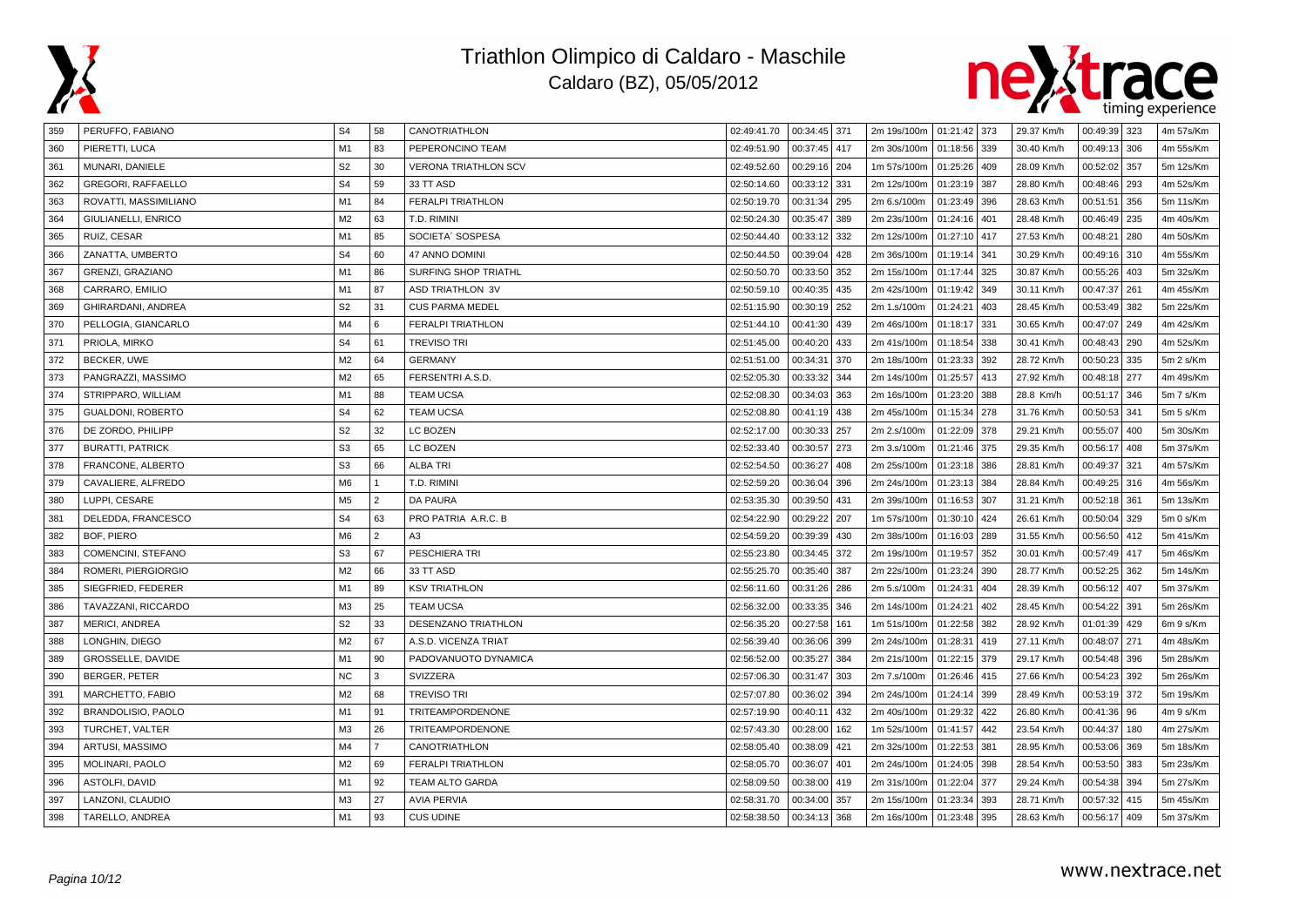



| 399        | VINCENZI, NICOLA          | S <sub>3</sub> | 68       | PESARO TRIATHLON           | 02:59:06.70 | 00:33:00 328 |     | 2m 12s/100m   01:20:50   362 |              |      | 29.69 Km/h | 01:01:28 428 |      | 6m 8 s/Km |
|------------|---------------------------|----------------|----------|----------------------------|-------------|--------------|-----|------------------------------|--------------|------|------------|--------------|------|-----------|
| 400        | ALGRANG, RAIMUND          | M <sub>3</sub> | 28       | <b>LC BOZEN</b>            | 02:59:33.90 | 00:36:43     | 411 | 2m 26s/100m                  | 01:21:13 367 |      | 29.55 Km/h | 00:57:49     | 416  | 5m 46s/Km |
| 401        | CASASSA, CRISTIAN         | S <sub>4</sub> | 64       | FERSENTRI A.S.D.           | 02:59:50.60 | 00:31:37     | 298 | 2m 6.s/100m                  | 01:37:28     | 439  | 24.62 Km/h | 00:47:41     | 263  | 4m 46s/Km |
| 402        | <b>SCALISI, PAUL</b>      | S <sub>3</sub> | 69       | TRI ALTO ADIGE             | 03:00:17.70 | 00:29:44     | 224 | 1m 58s/100m                  | 01:25:05     | 407  | 28.20 Km/h | 01:00:51     | 426  | 6m 5 s/Km |
| 403        | EVANGELISTI, MASSIMILIANO | M1             | 94       | T.D. RIMINI                | 03:01:00.80 | 00:41:01     | 436 | 2m 44s/100m                  | 01:21:39     | 371  | 29.39 Km/h | 00:55:10     | 401  | 5m 30s/Km |
| 404        | BUTTURA, LUCA             | S <sub>3</sub> | 70       | PESCHIERA TRI              | 03:01:17.40 | 00:32:36     | 321 | 2m 10s/100m                  | 01:29:43     | 423  | 26.75 Km/h | 00:55:06     | 397  | 5m 30s/Km |
| 405        | MARTINO, CORRADO          | S <sub>4</sub> | 65       | T.D. RIMINI                | 03:01:20.20 | 00:34:10     | 365 | 2m 16s/100m                  | 01:30:11     | 425  | 26.61 Km/h | 00:53:22     | 375  | 5m 20s/Km |
| 406        | POLI, CLAUDIO             | S <sub>4</sub> | 66       | S.N. CASTIGLIONE           | 03:01:22.60 | 00:37:29     | 414 | 2m 29s/100m                  | 01:24:14     | 400  | 28.49 Km/h | 00:56:40     | 411  | 5m 40s/Km |
| 407        | RUSCONI, FRANCESCO        | M1             | 95       | TRITEAMPORDENONE           | 03:02:17.00 | 00:36:37     | 410 | 2m 26s/100m                  | 01:27:00 416 |      | 27.58 Km/h | 00:54:08     | 385  | 5m 24s/Km |
| 408        | CASSON, MATTEO            | M1             | 96       | A.S. DELFINO               | 03:03:24.20 | 00:34:12     | 367 | 2m 16s/100m                  | 01:30:23     | 426  | 26.55 Km/h | 00:54:18     | 389  | 5m 25s/Km |
| 409        | MANFREDI, TIZIANO         | M4             | 8        | 33 TT ASD                  | 03:03:27.70 | 00:37:44     | 416 | 2m 30s/100m                  | 01:24:32     | 405  | 28.39 Km/h | 00:56:58     | 413  | 5m 41s/Km |
| 410        | BESOZZI, MASSIMO          | M3             | 29       | <b>TEAM UCSA</b>           | 03:03:51.90 | 00:36:20     | 406 | 2m 25s/100m                  | 01:25:17     | 408  | 28.14 Km/h | 00:57:03     | 414  | 5m 42s/Km |
| 411        | JOHNSON, SCOTT            | S <sub>4</sub> | 67       | <b>SLOVENIA</b>            | 03:04:15.80 | 00:35:20     | 378 | 2m 21s/100m                  | 01:30:55     | 429  | 26.39 Km/h | 00:53:07     | 370  | 5m 18s/Km |
| 412        | POZZA, FRANCO             | M1             | 97       | A.S.D. VICENZA TRIAT       | 03:04:39.60 | 00:33:06     | 329 | 2m 12s/100m                  | 01:29:21     | 421  | 26.86 Km/h | 00:58:20     | 418  | 5m 49s/Km |
| 413        | RESCA, ALESSIO            | S <sub>4</sub> | 68       | <b>CUS FERRARA</b>         | 03:04:48.30 | 00:44:45     | 446 | 2m 59s/100m                  | 01:23:43     | 394  | 28.66 Km/h | 00:53:28     | 376  | 5m 20s/Km |
| 414        | ANSELMI, ALESSANDRO       | M <sub>1</sub> | 98       | PRO PATRIA A.R.C. B        | 03:06:22.30 | 00:38:18     | 423 | 2m 33s/100m                  | 01:29:12     | 420  | 26.90 Km/h | 00:53:45     | 379  | 5m 22s/Km |
| 415        | LUCA, FRATINI             | M <sub>2</sub> | 70       | EUROPA S.C. BRESCIA        | 03:06:22.40 | 00:37:58     | 418 | 2m 31s/100m                  | 01:30:55 428 |      | 26.39 Km/h | 00:53:46     | 380  | 5m 22s/Km |
| 416        | FIORETTI, RENATO          | S <sub>2</sub> | 34       | <b>FRANCIA</b>             | 03:06:38.30 | 00:33:37     | 349 | 2m 14s/100m                  | 01:33:25     | 435  | 25.69 Km/h | 00:55:07     | 399  | 5m 30s/Km |
| 417        | RICCHIUTI, GIUSEPPE       | S <sub>3</sub> | 71       | LUSSEMBURGO                | 03:07:10.60 | 00:35:26     | 383 | 2m 21s/100m                  | 01:31:43     | 432  | 26.16 Km/h | 00:53:28     | 377  | 5m 20s/Km |
| 418        | <b>GANGI, ELVIS</b>       | S <sub>4</sub> | 69       | <b>GERMANY</b>             | 03:07:24.00 | 00:42:45     | 441 | 2m 51s/100m                  | 01:25:02     | 406  | 28.22 Km/h | 00:54:11     | 387  | 5m 25s/Km |
| 419        | DEZI, MASSIMILIANO        | M1             | 99       | FLIPPER CALL2U ASCOL       | 03:07:30.10 | 00:36:12     | 404 | 2m 24s/100m                  | 01:25:49     | 412  | 27.96 Km/h | 01:00:22     | 424  | 6m 2 s/Km |
| 420        | MURARO, SERGIO            | M4             | 9        | PADOVA TRIATHLON           | 03:07:47.20 | 00:38:02     | 420 | 2m 32s/100m                  | 01:31:10     | 430  | 26.32 Km/h | 00:53:06     | 368  | 5m 18s/Km |
| 421        | <b>BONATI, MICHELE</b>    | M1             | 100      | <b>FUMANE TRIATHLON</b>    | 03:07:57.70 | 00:31:40     | 301 | 2m 6.s/100m                  | 01:23:26     | 391  | 28.76 Km/h | 01:10:11     | 433  | 7m 1 s/Km |
| 422        | MENDOGNI, CLAUDIO         | M <sub>3</sub> | 30       | KINO - MANA                | 03:09:45.80 | 00:42:55     | 442 | 2m 51s/100m                  | 01:25:48     | 411  | 27.97 Km/h | 00:58:21     | 419  | 5m 50s/Km |
| 423        | TOMAZZONI, ANDREA         | S <sub>4</sub> | 70       | 33 TT ASD                  | 03:09:59.20 | 00:34:50     | 375 | 2m 19s/100m                  | 01:31:17     | 431  | 26.29 Km/h | 00:58:37     | 420  | 5m 51s/Km |
| 424        | DI MICHELE, MAURIZIO      | M1             | 101      | 47 ANNO DOMINI             | 03:10:36.40 | 00:36:35     | 409 | 2m 26s/100m                  | 01:32:12     | 433  | 26.03 Km/h | 00:59:41     | 422  | 5m 58s/Km |
| 425        | RENNER, LARS              | M <sub>1</sub> | 102      | <b>GERMANY</b>             | 03:11:15.50 | 00:41:42     | 440 | 2m 46s/100m                  | 01:23:54     | 397  | 28.60 Km/h | 01:00:32     | 425  | 6m 3 s/Km |
| 426        | DALLASERRA, CLAUDIO       | M <sub>2</sub> | 71       | FERSENTRI A.S.D.           | 03:12:46.80 | 00:33:35     | 345 | 2m 14s/100m                  | 01:32:48     | 434  | 25.86 Km/h | 01:02:30     | 430  | 6m 15s/Km |
| 427        | MACRELLI, ANDREA          | S <sub>4</sub> | 71       | EDERATRIATHLONFORLI'       | 03:12:56.10 | 00:35:48     | 390 | 2m 23s/100m                  | 01:30:54     | 427  | 26.40 Km/h | 01:01:16     | 427  | 6m 7 s/Km |
| 428        | CERVELLIONE, FABIO        | S <sub>3</sub> | 72       | 33 TT ASD                  | 03:15:43.90 | 00:38:16     | 422 | 2m 33s/100m                  | 01:37:07     | 438  | 24.71 Km/h | 00:54:47     | 395  | 5m 28s/Km |
| 429        | LÖBBECKE VON, BERND       | S <sub>4</sub> | 72       | <b>GERMANY</b>             | 03:19:34.50 | 00:38:49     | 427 | 2m 35s/100m                  | 01:27:45 418 |      | 27.35 Km/h | 01:09:40     | 432  | 6m 58s/Km |
| 430        | GABATEL, SANDRO           | M1             | 103      | <b>FERRARA TRIATH</b>      | 03:19:46.70 | 00:37:29     | 415 | 2m 29s/100m                  | 01:40:59     | 441  | 23.76 Km/h | 00:55:29     | 404  | 5m 32s/Km |
| 431        | TRUDU, DOMENICO           | M <sub>2</sub> | 72       | <b>TRIATHLONPOINT TEAM</b> | 03:22:24.10 | 00:34:02     | 361 | 2m 16s/100m                  | 01:36:44     | 436  | 24.81 Km/h | 01:08:05     | 431  | 6m 48s/Km |
| 432        | GARDENGHI, ANDREA         | M1             | 104      | S.N. CASTIGLIONE           | 03:31:05.40 | 00:43:29     | 443 |                              |              | $-1$ |            | 02:45:17     | 436  |           |
| 433        | OBERBERGER, PETER         | S <sub>2</sub> | 35       | <b>KSV TRIATHLON</b>       | 03:33:03.60 | 00:36:01     | 393 | 2m 24s/100m                  | 01:38:22     | 440  | 24.39 Km/h | 01:13:13     | 434  | 7m 19s/Km |
| 434        | KREMER, PETER             | S <sub>4</sub> | 73       | <b>GERMANY</b>             | 03:37:30.10 | 00:38:22     | 424 | 2m 33s/100m                  | 01:36:59     | 437  | 24.74 Km/h | 01:17:32     | 435  | 7m 45s/Km |
| <b>DNF</b> | MONTENEGRO, LUCA          |                | $\Omega$ | <b>TREVISO TRI</b>         | <b>DNF</b>  | 00:24:30     | 62  |                              | 01:08:34     | 71   |            |              | $-1$ |           |
| <b>DNF</b> | FAGNOCCHI, ROBERTO        |                | $\Omega$ | T. T. RAVENNA              | <b>DNF</b>  | 00:24:21     | 56  |                              |              | $-1$ |            |              | $-1$ |           |
| <b>DNF</b> | MICHELET, DANIELE         |                | $\Omega$ | A <sub>3</sub>             | <b>DNF</b>  | 00:23:50     | 43  |                              |              | $-1$ |            |              | $-1$ |           |
| <b>DNF</b> | CALDARI, STEFANO          |                | $\Omega$ | <b>TTR</b>                 | <b>DNF</b>  | 00:24:18 53  |     |                              |              | $-1$ |            |              | $-1$ |           |